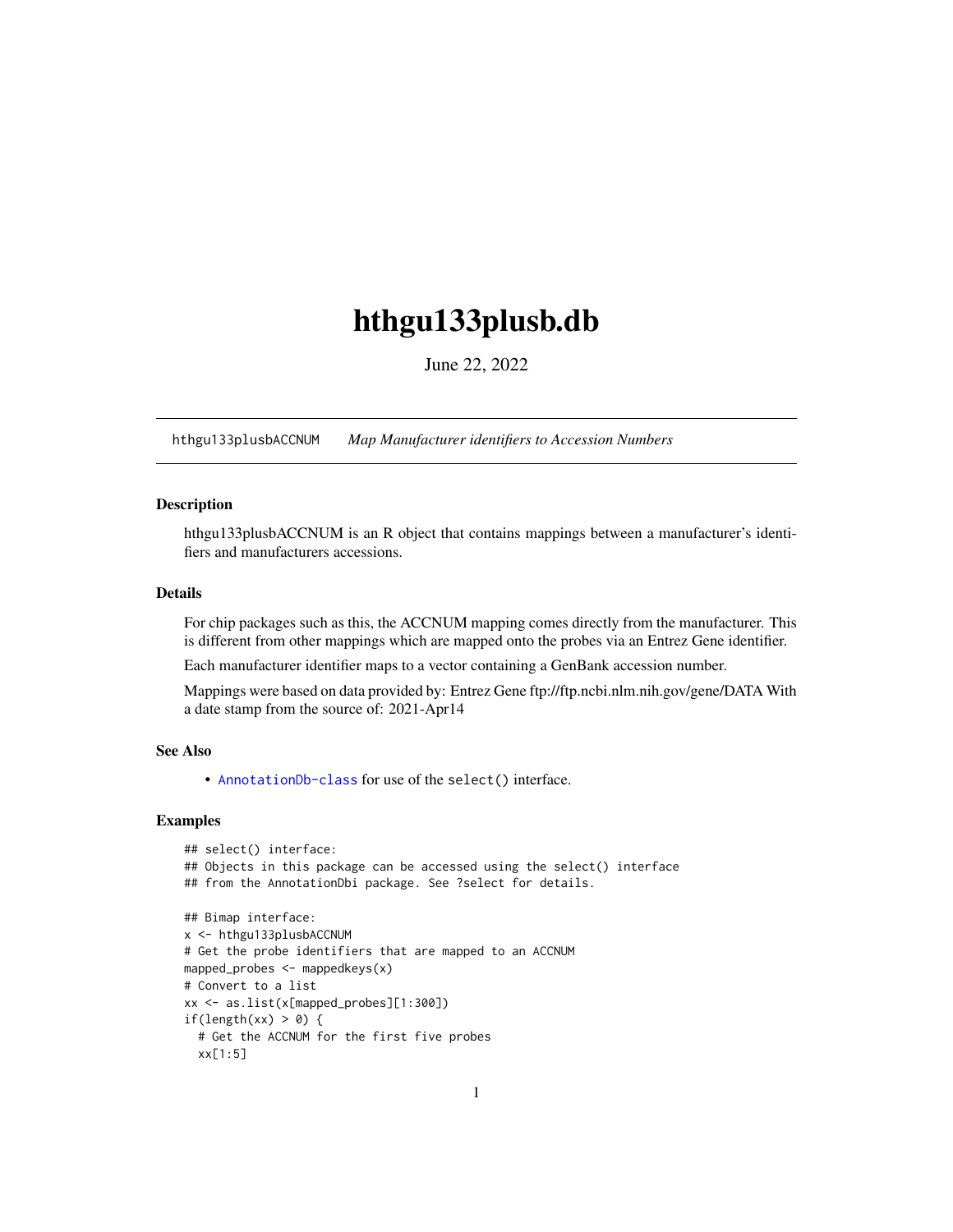```
# Get the first one
 xx[[1]]
}
```

```
hthgu133plusbALIAS2PROBE
```
*Map between Common Gene Symbol Identifiers and Manufacturer Identifiers*

## Description

hthgu133plusbALIAS is an R object that provides mappings between common gene symbol identifiers and manufacturer identifiers.

# Details

Each gene symbol is mapped to a named vector of manufacturer identifiers. The name represents the gene symbol and the vector contains all manufacturer identifiers that are found for that symbol. An NA is reported for any gene symbol that cannot be mapped to any manufacturer identifiers.

This mapping includes ALL gene symbols including those which are already listed in the SYMBOL map. The SYMBOL map is meant to only list official gene symbols, while the ALIAS maps are meant to store all used symbols.

Mappings were based on data provided by: Entrez Gene ftp://ftp.ncbi.nlm.nih.gov/gene/DATA With a date stamp from the source of: 2021-Apr14

## See Also

• [AnnotationDb-class](#page-0-0) for use of the select() interface.

```
## select() interface:
## Objects in this package can be accessed using the select() interface
## from the AnnotationDbi package. See ?select for details.
## Bimap interface:
# Convert the object to a list
xx <- as.list(hthgu133plusbALIAS2PROBE)
if(length(xx) > 0){
    # Get the probe identifiers for the first two aliases
    xx[1:2]
   # Get the first one
   xx[[1]]
}
```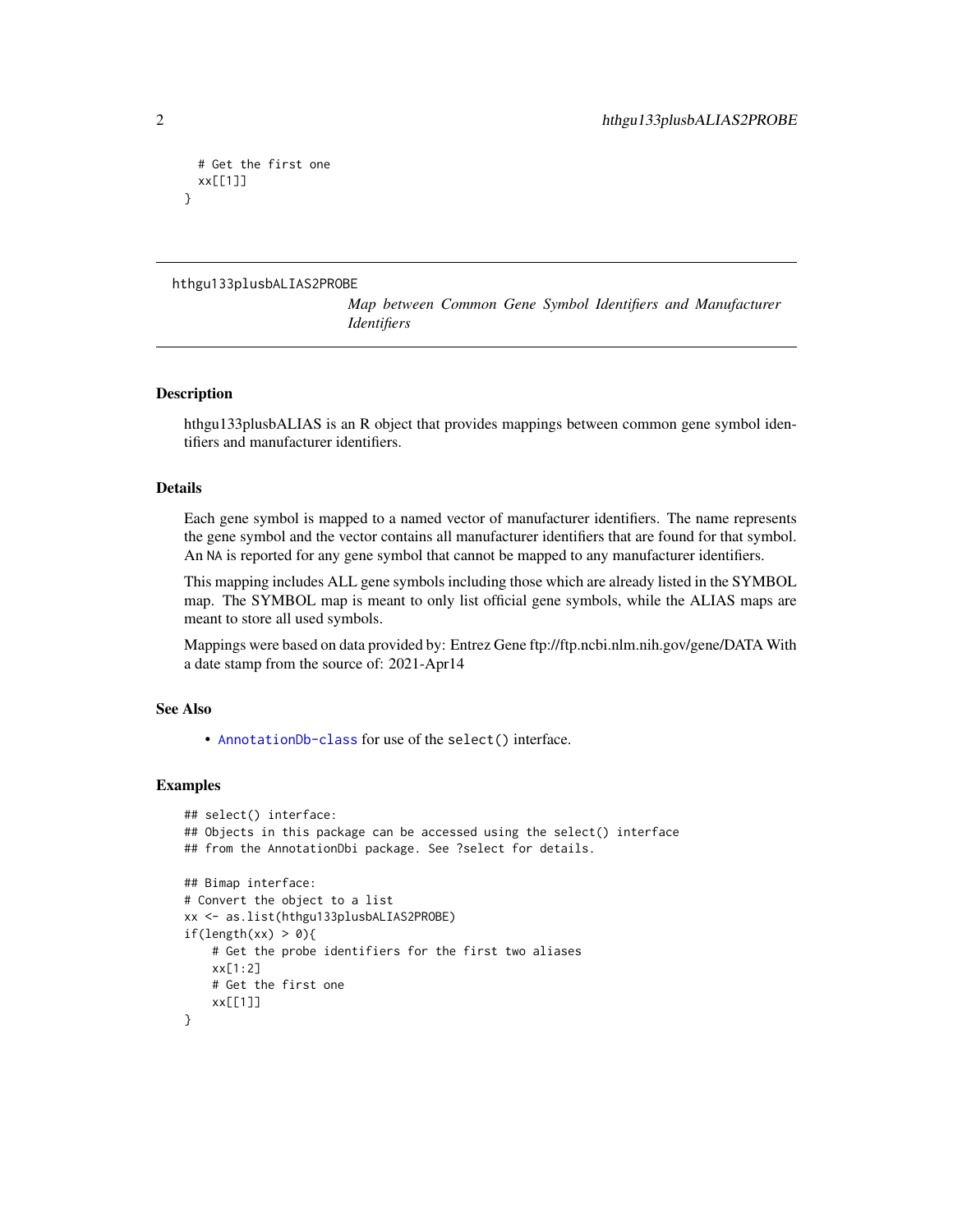<span id="page-2-0"></span>hthgu133plusb.db *Bioconductor annotation data package*

#### Description

Welcome to the hthgu133plusb.db annotation Package. The purpose of this package is to provide detailed information about the hthgu133plusb platform. This package is updated biannually.

Objects in this package are accessed using the select() interface. See ?select in the AnnotationDbi package for details.

#### See Also

• [AnnotationDb-class](#page-0-0) for use of keys(), columns() and select().

## Examples

```
## select() interface:
## Objects in this package can be accessed using the select() interface
## from the AnnotationDbi package. See ?select for details.
columns(hthgu133plusb.db)
## Bimap interface:
## The 'old style' of interacting with these objects is manipulation as
## bimaps. While this approach is still available we strongly encourage the
## use of select().
ls("package:hthgu133plusb.db")
```
hthgu133plusbCHR *Map Manufacturer IDs to Chromosomes*

## **Description**

hthgu133plusbCHR is an R object that provides mappings between a manufacturer identifier and the chromosome that contains the gene of interest.

## Details

Each manufacturer identifier maps to a vector of chromosomes. Due to inconsistencies that may exist at the time the object was built, the vector may contain more than one chromosome (e.g., the identifier may map to more than one chromosome). If the chromosomal location is unknown, the vector will contain an NA.

Mappings were based on data provided by: Entrez Gene ftp://ftp.ncbi.nlm.nih.gov/gene/DATA With a date stamp from the source of: 2021-Apr14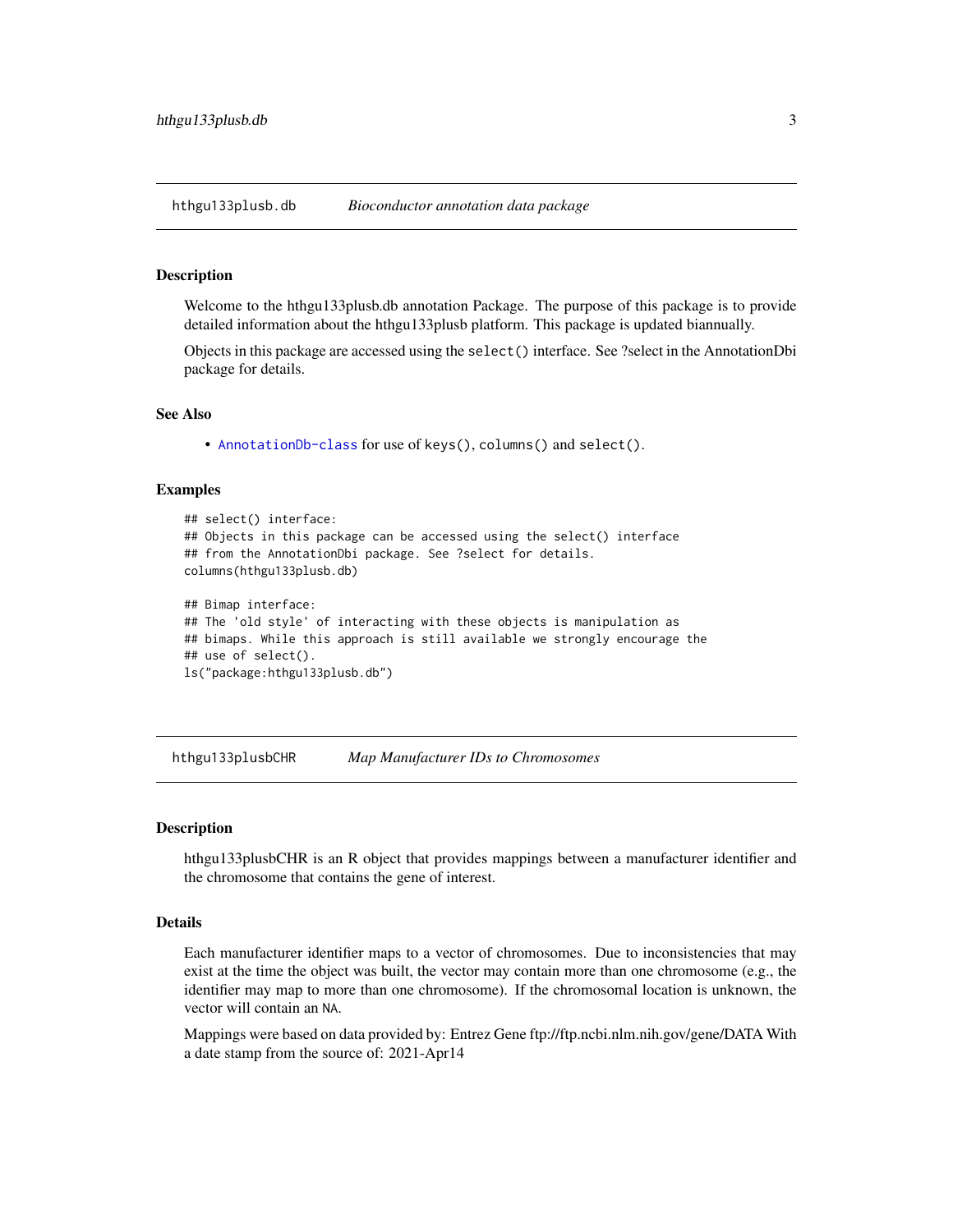# <span id="page-3-0"></span>See Also

• [AnnotationDb-class](#page-0-0) for use of the select() interface.

#### Examples

```
## select() interface:
## Objects in this package can be accessed using the select() interface
## from the AnnotationDbi package. See ?select for details.
## Bimap interface:
x <- hthgu133plusbCHR
# Get the probe identifiers that are mapped to a chromosome
mapped_probes <- mappedkeys(x)
# Convert to a list
xx <- as.list(x[mapped_probes][1:300])
if(length(xx) > 0) {
  # Get the CHR for the first five probes
  xx[1:5]
  # Get the first one
  xx[[1]]
}
```
hthgu133plusbCHRLENGTHS

*A named vector for the length of each of the chromosomes*

#### Description

hthgu133plusbCHRLENGTHS provides the length measured in base pairs for each of the chromosomes.

# Details

This is a named vector with chromosome numbers as the names and the corresponding lengths for chromosomes as the values.

Total lengths of chromosomes were derived by calculating the number of base pairs on the sequence string for each chromosome.

#### See Also

• [AnnotationDb-class](#page-0-0) for use of the select() interface.

# Examples

```
## select() interface:
```

```
## Objects in this package can be accessed using the select() interface
```
## from the AnnotationDbi package. See ?select for details.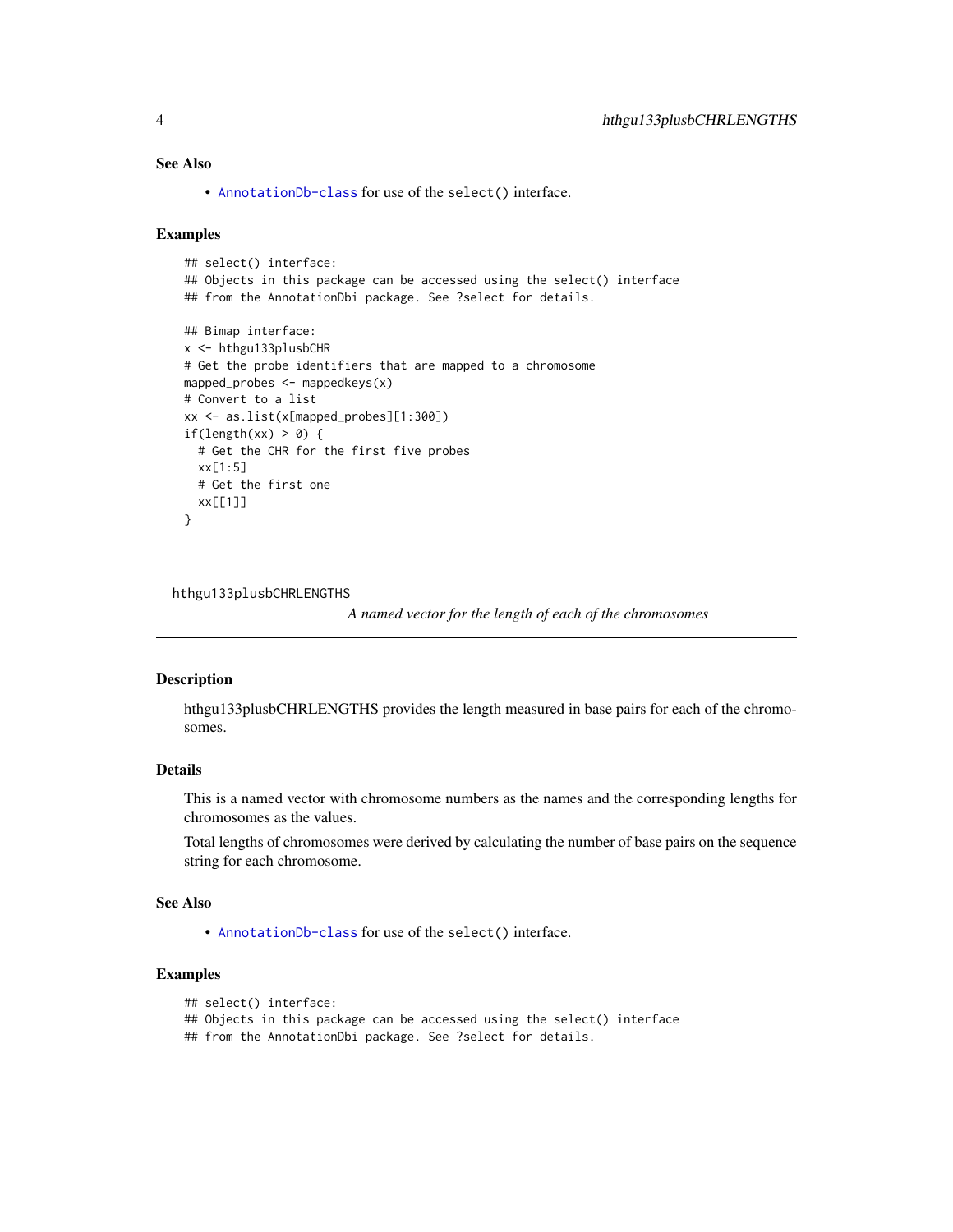# <span id="page-4-0"></span>hthgu133plusbCHRLOC 5

```
## Bimap interface:
tt <- hthgu133plusbCHRLENGTHS
# Length of chromosome 1
tt["1"]
```
hthgu133plusbCHRLOC *Map Manufacturer IDs to Chromosomal Location*

#### **Description**

hthgu133plusbCHRLOC is an R object that maps manufacturer identifiers to the starting position of the gene. The position of a gene is measured as the number of base pairs.

The CHRLOCEND mapping is the same as the CHRLOC mapping except that it specifies the ending base of a gene instead of the start.

#### Details

Each manufacturer identifier maps to a named vector of chromosomal locations, where the name indicates the chromosome. Due to inconsistencies that may exist at the time the object was built, these vectors may contain more than one chromosome and/or location. If the chromosomal location is unknown, the vector will contain an NA.

Chromosomal locations on both the sense and antisense strands are measured as the number of base pairs from the p (5' end of the sense strand) to q (3' end of the sense strand) arms. Chromosomal locations on the antisense strand have a leading "-" sign (e. g. -1234567).

Since some genes have multiple start sites, this field can map to multiple locations.

Mappings were based on data provided by: UCSC Genome Bioinformatics (Homo sapiens)

With a date stamp from the source of: 2021-Feb16

#### See Also

• [AnnotationDb-class](#page-0-0) for use of the select() interface.

```
## select() interface:
## Objects in this package can be accessed using the select() interface
## from the AnnotationDbi package. See ?select for details.
## Bimap interface:
x <- hthgu133plusbCHRLOC
# Get the probe identifiers that are mapped to chromosome locations
mapped_probes <- mappedkeys(x)
# Convert to a list
xx <- as.list(x[mapped_probes][1:300])
if(length(xx) > 0) {
 # Get the CHRLOC for the first five probes
 xx[1:5]
```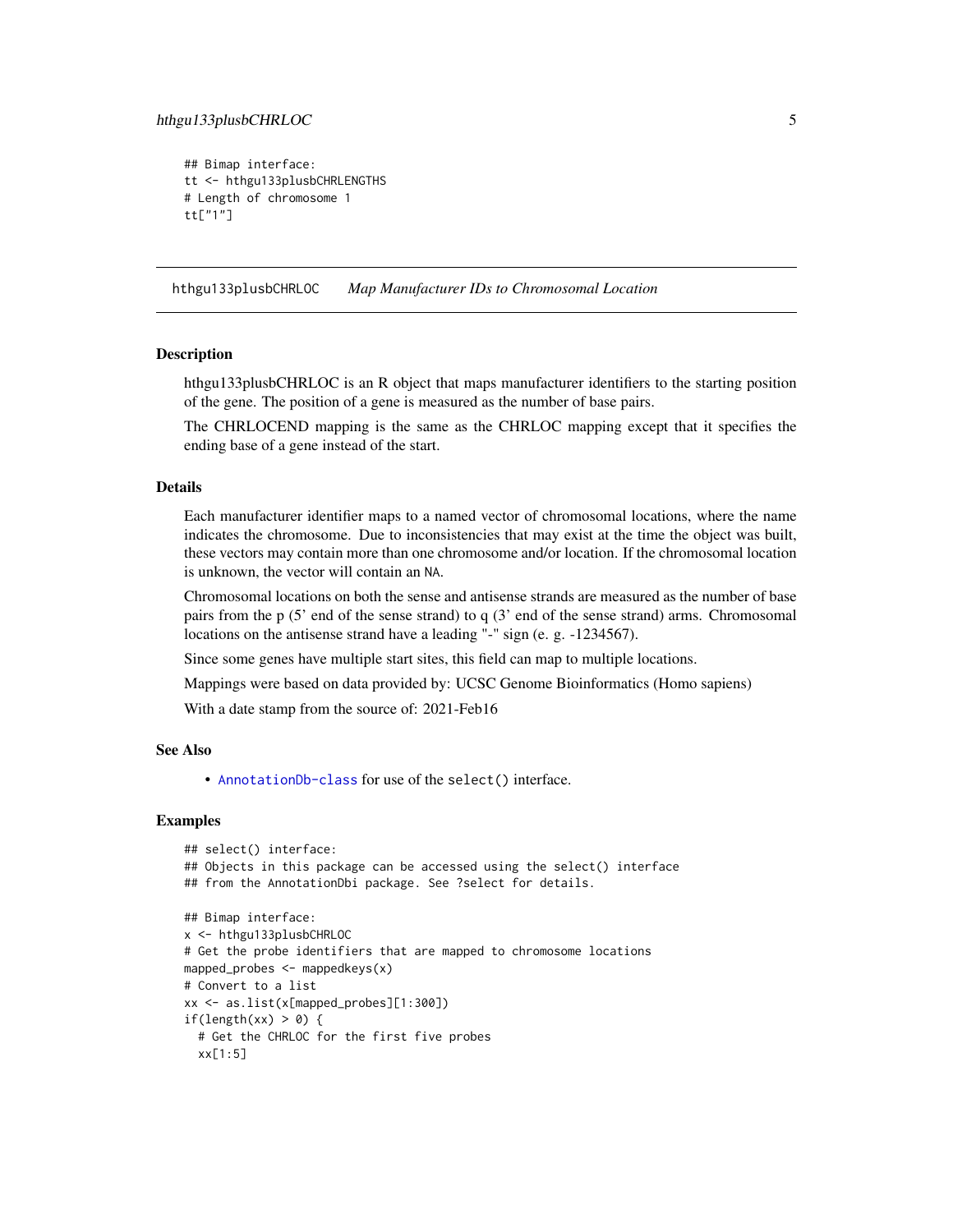```
# Get the first one
 xx[[1]]
}
```
hthgu133plusbENSEMBL *Map Ensembl gene accession numbers with Entrez Gene identifiers*

## **Description**

hthgu133plusbENSEMBL is an R object that contains mappings between manufacturer identifiers and Ensembl gene accession numbers.

## **Details**

This object is a simple mapping of manufacturer identifiers to Ensembl gene Accession Numbers.

Mappings were based on data provided by BOTH of these sources: [http://www.ensembl.org/](http://www.ensembl.org/biomart/martview/) [biomart/martview/](http://www.ensembl.org/biomart/martview/) <ftp://ftp.ncbi.nlm.nih.gov/gene/DATA>

For most species, this mapping is a combination of manufacturer to ensembl IDs from BOTH NCBI and ensembl. Users who wish to only use mappings from NCBI are encouraged to see the ncbi2ensembl table in the appropriate organism package. Users who wish to only use mappings from ensembl are encouraged to see the ensembl2ncbi table which is also found in the appropriate organism packages. These mappings are based upon the ensembl table which is contains data from BOTH of these sources in an effort to maximize the chances that you will find a match.

For worms and flies however, this mapping is based only on sources from ensembl, as these organisms do not have ensembl to entrez gene mapping data at NCBI.

## See Also

• [AnnotationDb-class](#page-0-0) for use of the select() interface.

```
## select() interface:
## Objects in this package can be accessed using the select() interface
## from the AnnotationDbi package. See ?select for details.
## Bimap interface:
x <- hthgu133plusbENSEMBL
# Get the entrez gene IDs that are mapped to an Ensembl ID
mapped_genes <- mappedkeys(x)
# Convert to a list
xx <- as.list(x[mapped_genes][1:300])
if(length(xx) > 0) {
 # Get the Ensembl gene IDs for the first five genes
 xx[1:5]
 # Get the first one
 xx[[1]]
}
```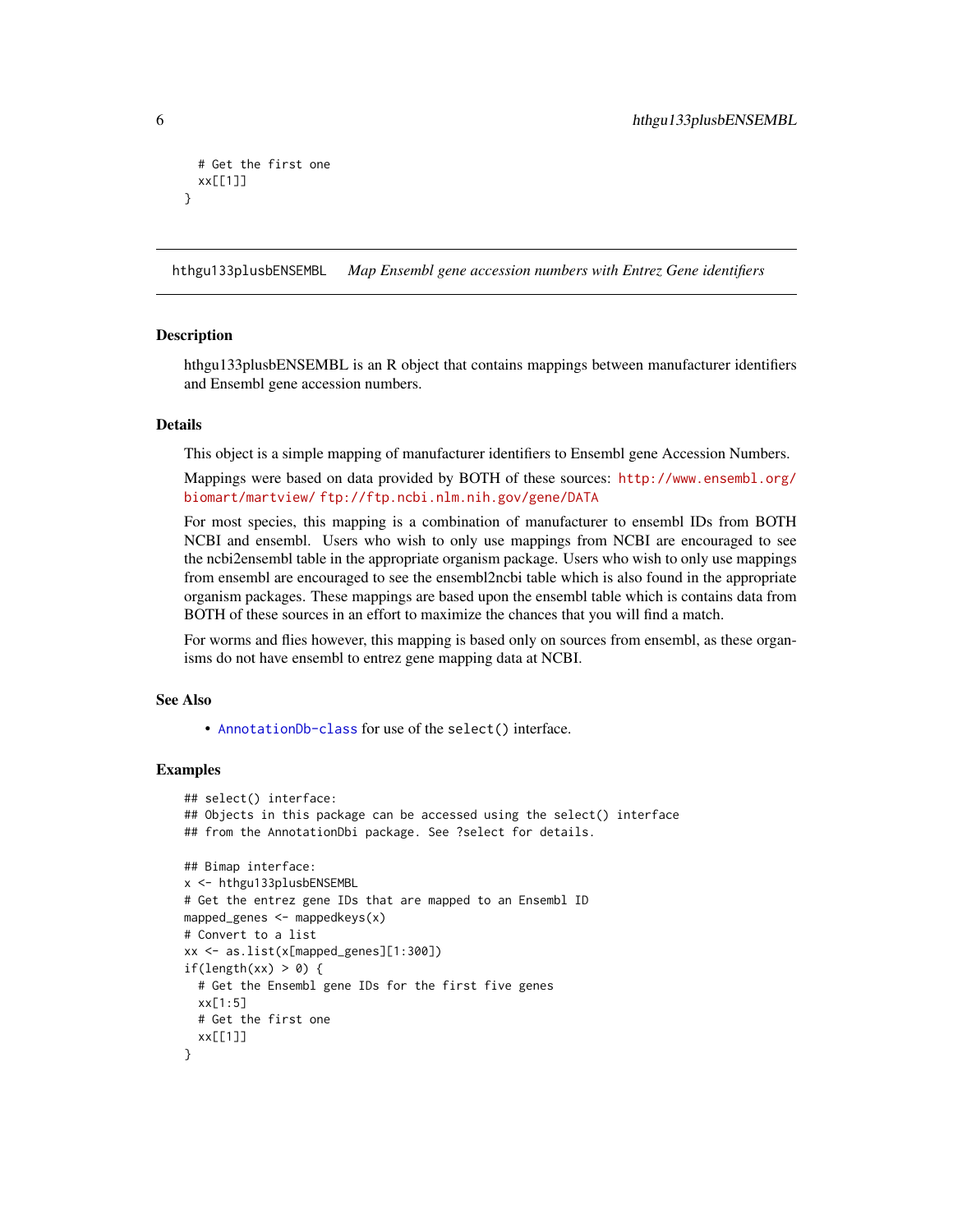```
#For the reverse map ENSEMBL2PROBE:
x <- hthgu133plusbENSEMBL2PROBE
mapped_genes <- mappedkeys(x)
# Convert to a list
xx <- as.list(x[mapped_genes][1:300])
if(length(xx) > 0){
  # Gets the entrez gene IDs for the first five Ensembl IDs
  xx[1:5]
  # Get the first one
  xx[[1]]
}
```
hthgu133plusbENTREZID *Map between Manufacturer Identifiers and Entrez Gene*

## Description

hthgu133plusbENTREZID is an R object that provides mappings between manufacturer identifiers and Entrez Gene identifiers.

#### Details

Each manufacturer identifier is mapped to a vector of Entrez Gene identifiers. An NA is assigned to those manufacturer identifiers that can not be mapped to an Entrez Gene identifier at this time.

If a given manufacturer identifier can be mapped to different Entrez Gene identifiers from various sources, we attempt to select the common identifiers. If a concensus cannot be determined, we select the smallest identifier.

Mappings were based on data provided by: Entrez Gene ftp://ftp.ncbi.nlm.nih.gov/gene/DATA With a date stamp from the source of: 2021-Apr14

## References

<https://www.ncbi.nlm.nih.gov/entrez/query.fcgi?db=gene>

# See Also

• [AnnotationDb-class](#page-0-0) for use of the select() interface.

```
## select() interface:
## Objects in this package can be accessed using the select() interface
## from the AnnotationDbi package. See ?select for details.
## Bimap interface:
x <- hthgu133plusbENTREZID
# Get the probe identifiers that are mapped to an ENTREZ Gene ID
mapped_probes <- mappedkeys(x)
```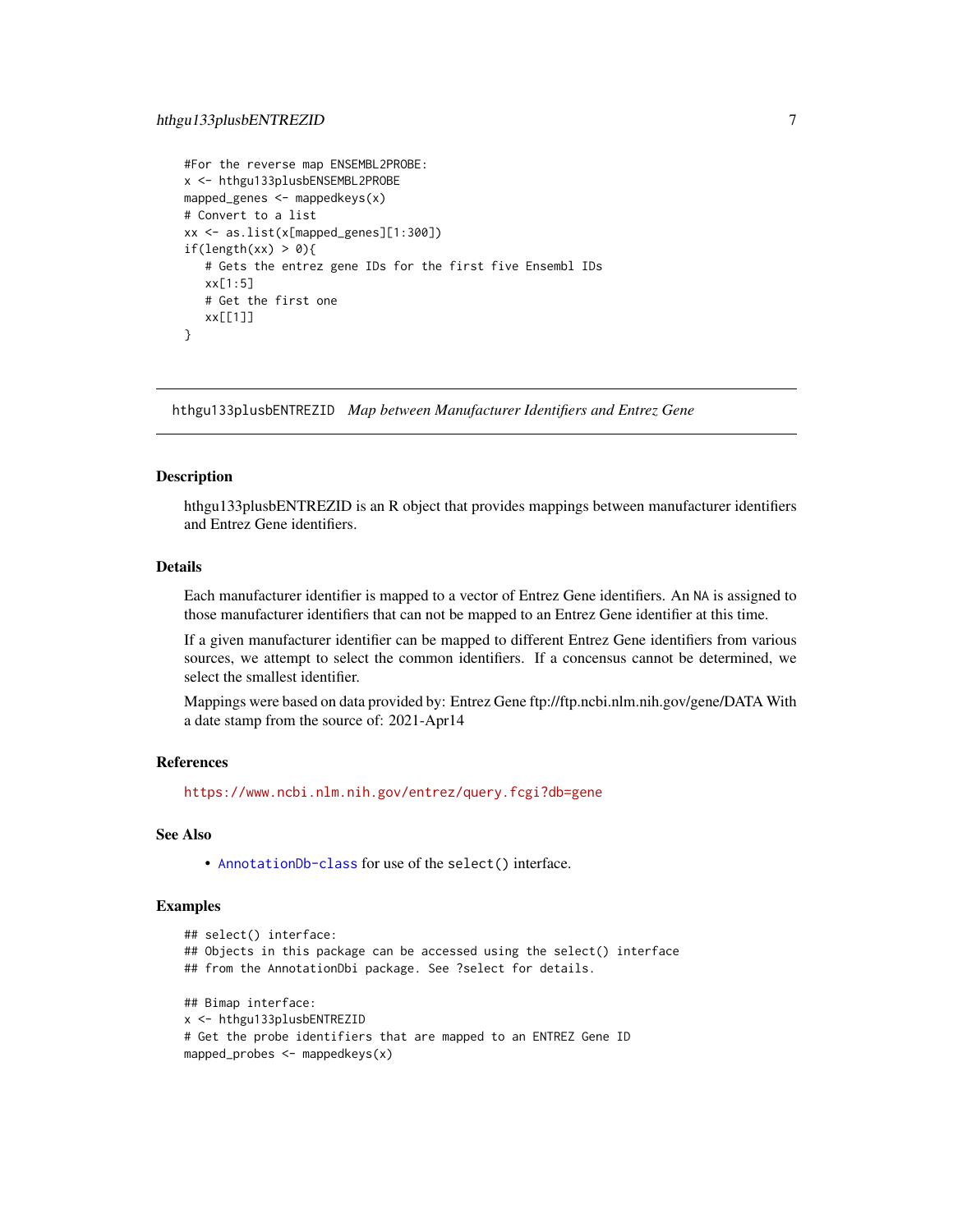```
# Convert to a list
xx <- as.list(x[mapped_probes][1:300])
if(length(xx) > 0) {
 # Get the ENTREZID for the first five probes
 xx[1:5]
 # Get the first one
 xx[[1]]
}
```
hthgu133plusbENZYME *Maps between Manufacturer IDs and Enzyme Commission (EC) Numbers*

## Description

hthgu133plusbENZYME is an R object that provides mappings between manufacturer identifiers and EC numbers. hthgu133plusbENZYME2PROBE is an R object that maps Enzyme Commission (EC) numbers to manufacturer identifiers.

#### Details

When the hthgu133plusbENZYME maping viewed as a list, each manufacturer identifier maps to a named vector containing the EC number that corresponds to the enzyme produced by that gene. The names corresponds to the manufacturer identifiers. If this information is unknown, the vector will contain an NA.

For the hthgu133plusbENZYME2PROBE, each EC number maps to a named vector containing all of the manufacturer identifiers that correspond to the gene that produces that enzyme. The name of the vector corresponds to the EC number.

Enzyme Commission numbers are assigned by the Nomenclature Committee of the International Union of Biochemistry and Molecular Biology <http://www.chem.qmw.ac.uk/iubmb/enzyme/>to allow enzymes to be identified.

An Enzyme Commission number is of the format EC x.y.z.w, where x, y, z, and w are numeric numbers. In hthgu133plusbENZYME2PROBE, EC is dropped from the Enzyme Commission numbers.

Enzyme Commission numbers have corresponding names that describe the functions of enzymes in such a way that EC x is a more general description than EC x.y that in turn is a more general description than EC x.y.z. The top level EC numbers and names are listed below:

EC 1 oxidoreductases

EC 2 transferases

EC 3 hydrolases

EC 4 lyases

EC 5 isomerases

EC 6 ligases

The EC name for a given EC number can be viewed at [http://www.chem.qmul.ac.uk/iupac/](http://www.chem.qmul.ac.uk/iupac/jcbn/index.html#6) [jcbn/index.html#6](http://www.chem.qmul.ac.uk/iupac/jcbn/index.html#6)

<span id="page-7-0"></span>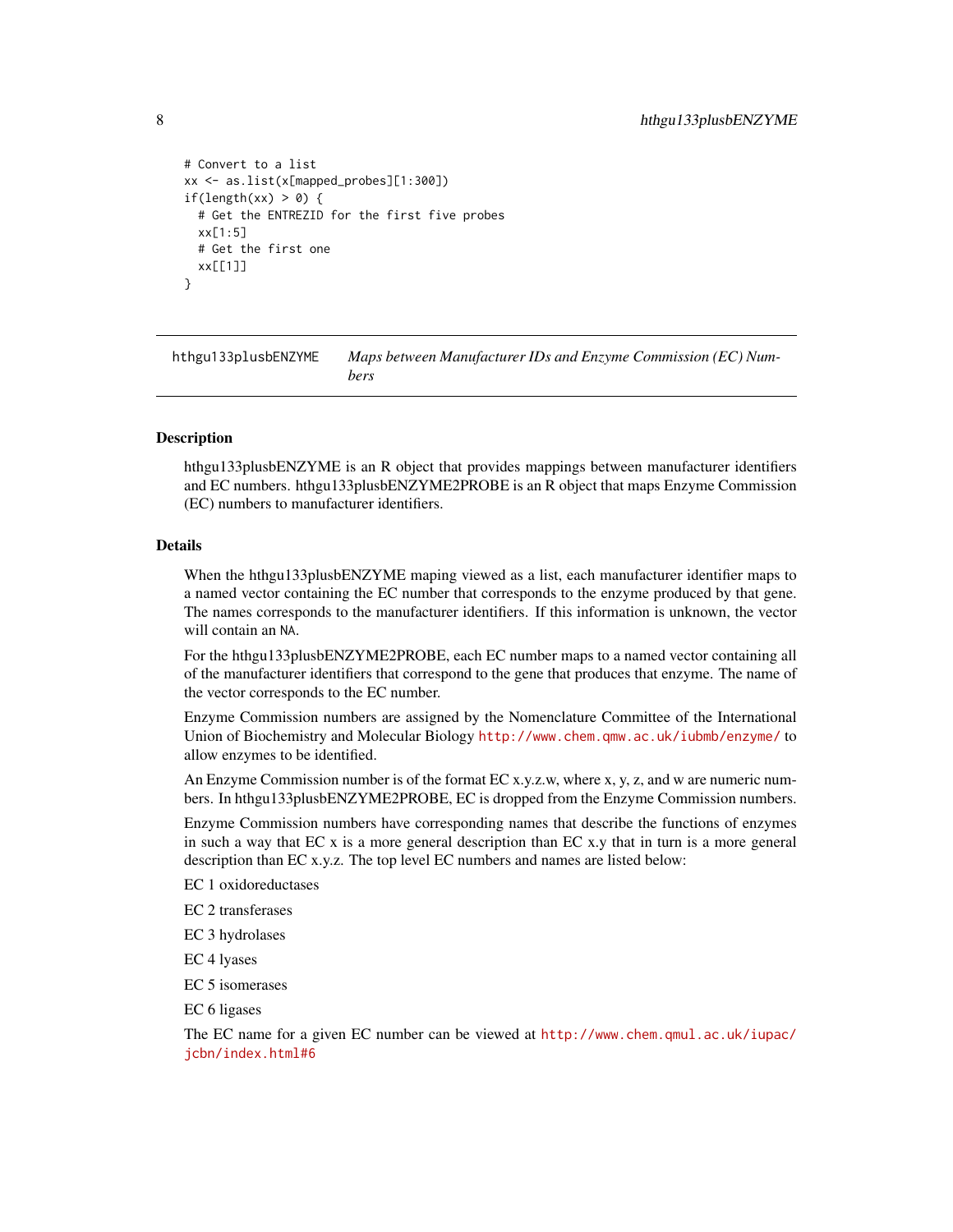# <span id="page-8-0"></span>hthgu133plusbGENENAME 9

Mappings between probe identifiers and enzyme identifiers were obtained using files provided by: KEGG GENOME ftp://ftp.genome.jp/pub/kegg/genomes With a date stamp from the source of: 2011-Mar15

## References

<ftp://ftp.genome.ad.jp/pub/kegg/pathways>

# See Also

• [AnnotationDb-class](#page-0-0) for use of the select() interface.

## Examples

```
## select() interface:
## Objects in this package can be accessed using the select() interface
## from the AnnotationDbi package. See ?select for details.
## Bimap interface:
x <- hthgu133plusbENZYME
# Get the probe identifiers that are mapped to an EC number
mapped_probes <- mappedkeys(x)
# Convert to a list
xx <- as.list(x[mapped_probes][1:3])
if(length(xx) > 0) {
  # Get the ENZYME for the first five probes
  xx[1:5]
  # Get the first one
  xx[[1]]
}
# Now convert hthgu133plusbENZYME2PROBE to a list to see inside
x <- hthgu133plusbENZYME2PROBE
mapped_probes <- mappedkeys(x)
## convert to a list
xx <- as.list(x[mapped_probes][1:3])
if(length(xx) > 0){
   # Get the probe identifiers for the first five enzyme
   #commission numbers
   xx[1:5]
   # Get the first one
  xx[[1]]
}
```
hthgu133plusbGENENAME *Map between Manufacturer IDs and Genes*

#### **Description**

hthgu133plusbGENENAME is an R object that maps manufacturer identifiers to the corresponding gene name.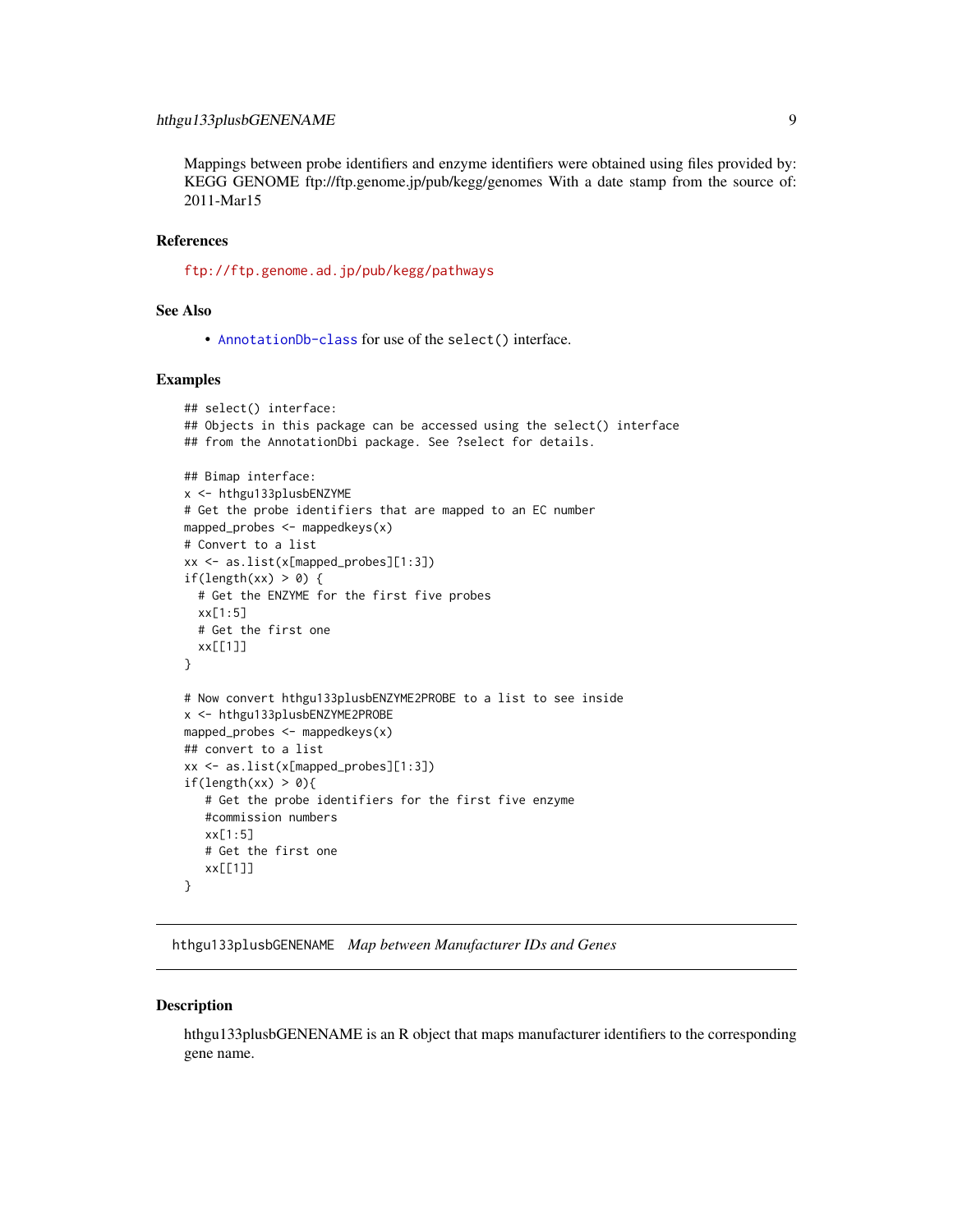# Details

Each manufacturer identifier maps to a named vector containing the gene name. The vector name corresponds to the manufacturer identifier. If the gene name is unknown, the vector will contain an NA.

Gene names currently include both the official (validated by a nomenclature committee) and preferred names (interim selected for display) for genes. Efforts are being made to differentiate the two by adding a name to the vector.

Mappings were based on data provided by: Entrez Gene ftp://ftp.ncbi.nlm.nih.gov/gene/DATA With a date stamp from the source of: 2021-Apr14

#### See Also

• [AnnotationDb-class](#page-0-0) for use of the select() interface.

## Examples

```
## select() interface:
## Objects in this package can be accessed using the select() interface
## from the AnnotationDbi package. See ?select for details.
## Bimap interface:
x <- hthgu133plusbGENENAME
# Get the probe identifiers that are mapped to a gene name
mapped_probes \leq mappedkeys(x)
# Convert to a list
xx <- as.list(x[mapped_probes][1:300])
if(length(xx) > 0) {
  # Get the GENENAME for the first five probes
  xx[1:5]
  # Get the first one
  xx[[1]]
}
```
hthgu133plusbGO *Maps between manufacturer IDs and Gene Ontology (GO) IDs*

#### <span id="page-9-0"></span>Description

hthgu133plusbGO is an R object that provides mappings between manufacturer identifiers and the GO identifiers that they are directly associated with. This mapping and its reverse mapping (hthgu133plusbGO2PROBE) do NOT associate the child terms from the GO ontology with the gene. Only the directly evidenced terms are represented here.

hthgu133plusbGO2ALLPROBES is an R object that provides mappings between a given GO identifier and all of the manufacturer identifiers annotated at that GO term OR TO ONE OF IT'S CHILD NODES in the GO ontology. Thus, this mapping is much larger and more inclusive than hthgu133plusbGO2PROBE.

<span id="page-9-1"></span>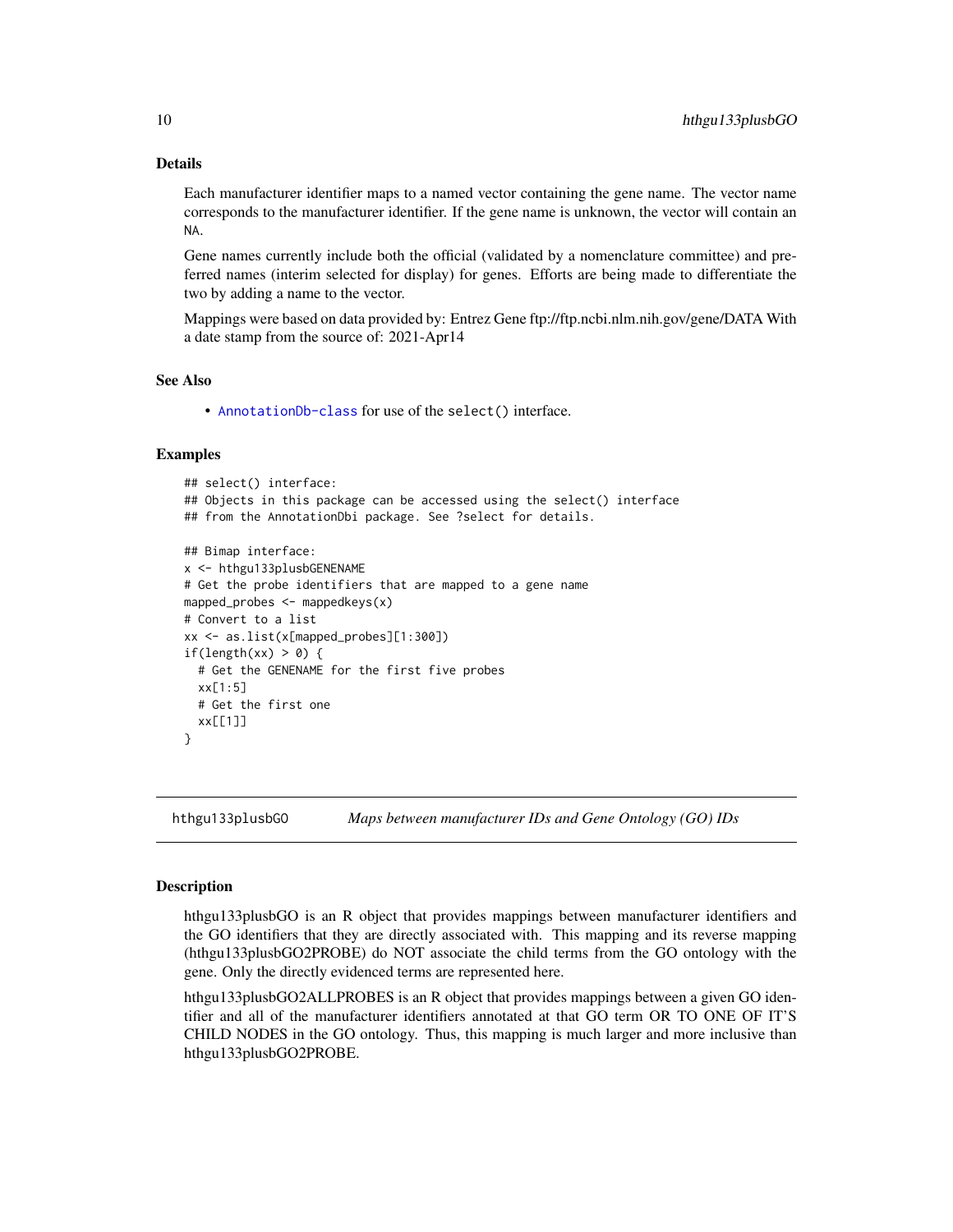#### Details

If hthgu133plusbGO is cast as a list, each manufacturer identifier is mapped to a list of lists. The names on the outer list are GO identifiers. Each inner list consists of three named elements: GOID, Ontology, and Evidence.

The GOID element matches the GO identifier named in the outer list and is included for convenience when processing the data using 'lapply'.

The Ontology element indicates which of the three Gene Ontology categories this identifier belongs to. The categories are biological process (BP), cellular component (CC), and molecular function (MF).

The Evidence element contains a code indicating what kind of evidence supports the association of the GO identifier to the manufacturer id. Some of the evidence codes in use include:

IMP: inferred from mutant phenotype

IGI: inferred from genetic interaction

IPI: inferred from physical interaction

ISS: inferred from sequence similarity

IDA: inferred from direct assay

IEP: inferred from expression pattern

IEA: inferred from electronic annotation

TAS: traceable author statement

NAS: non-traceable author statement

ND: no biological data available

IC: inferred by curator

A more complete listing of evidence codes can be found at:

<http://www.geneontology.org/GO.evidence.shtml>

If hthgu133plusbGO2ALLPROBES or hthgu133plusbGO2PROBE is cast as a list, each GO term maps to a named vector of manufacturer identifiers and evidence codes. A GO identifier may be mapped to the same manufacturer identifier more than once but the evidence code can be different. Mappings between Gene Ontology identifiers and Gene Ontology terms and other information are available in a separate data package named GO.

Whenever any of these mappings are cast as a data.frame, all the results will be output in an appropriate tabular form.

Mappings between manufacturer identifiers and GO information were obtained through their mappings to manufacturer identifiers. NAs are assigned to manufacturer identifiers that can not be mapped to any Gene Ontology information. Mappings between Gene Ontology identifiers an Gene Ontology terms and other information are available in a separate data package named GO.

All mappings were based on data provided by: Gene Ontology http://current.geneontology.org/ontology/gobasic.obo With a date stamp from the source of: 2021-02-01

## References

<ftp://ftp.ncbi.nlm.nih.gov/gene/DATA/>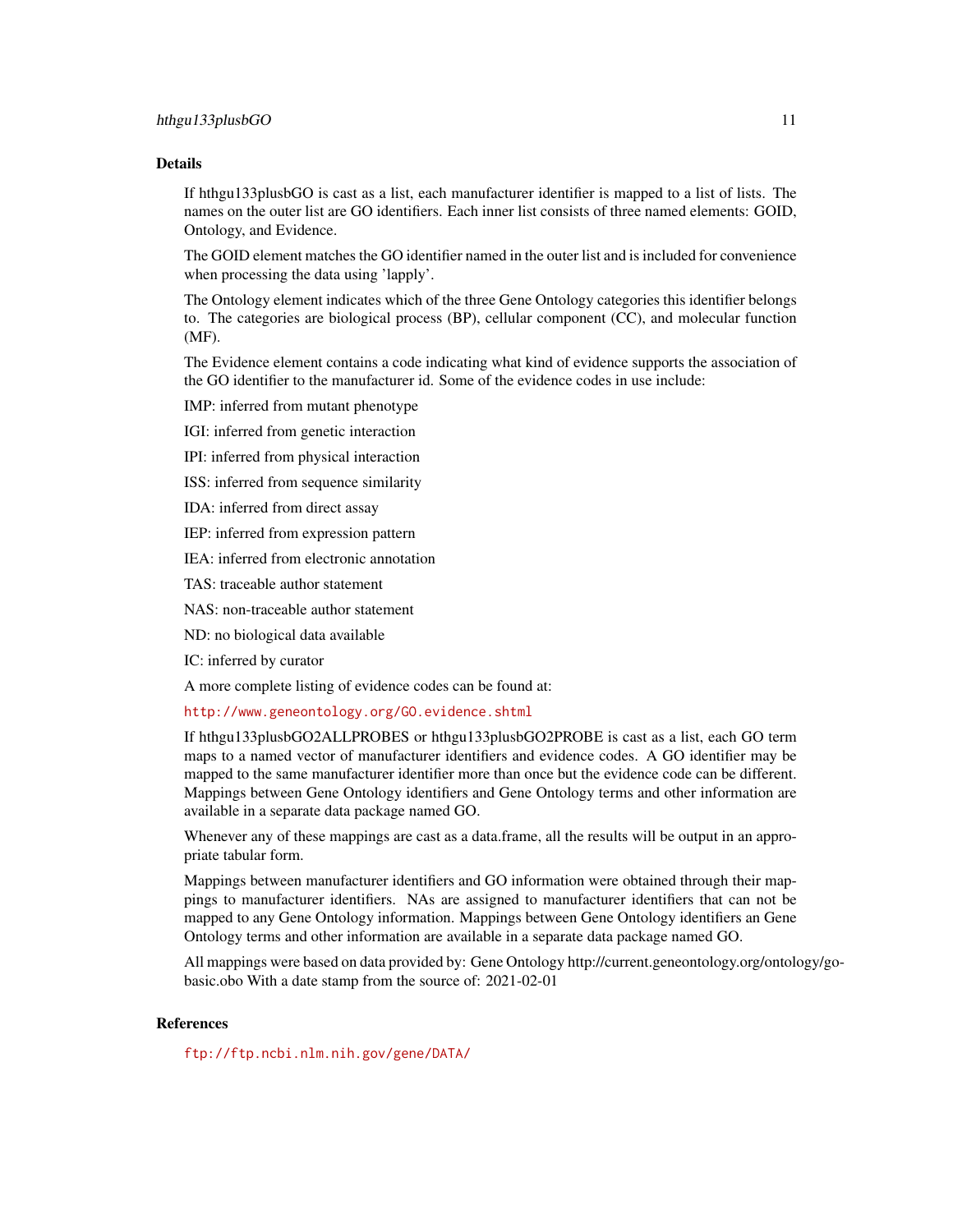## <span id="page-11-0"></span>See Also

- [hthgu133plusbGO2ALLPROBES](#page-9-0)
- [AnnotationDb-class](#page-0-0) for use of the select() interface.

```
## select() interface:
## Objects in this package can be accessed using the select() interface
## from the AnnotationDbi package. See ?select for details.
## Bimap interface:
x <- hthgu133plusbGO
# Get the manufacturer identifiers that are mapped to a GO ID
mapped_genes <- mappedkeys(x)
# Convert to a list
xx <- as.list(x[mapped_genes][1:300])
if(length(xx) > 0) {
    # Try the first one
   got \leq -xx[[1]]got[[1]][["GOID"]]
    got[[1]][["Ontology"]]
    got[[1]][["Evidence"]]
}
# For the reverse map:
x <- hthgu133plusbGO2PROBE
mapped_genes <- mappedkeys(x)
# Convert to a list
xx <- as.list(x[mapped_genes][1:300])
if(length(xx) > 0){
    # Gets the manufacturer ids for the top 2nd and 3nd GO identifiers
    goids \leq -x \times [2:3]# Gets the manufacturer ids for the first element of goids
    goids[[1]]
    # Evidence code for the mappings
   names(goids[[1]])
}
x <- hthgu133plusbGO2ALLPROBES
mapped_genes <- mappedkeys(x)
# Convert hthgu133plusbGO2ALLPROBES to a list
xx <- as.list(x[mapped_genes][1:300])
if(length(xx) > 0){
# Gets the manufacturer identifiers for the top 2nd and 3nd GO identifiers
    goids \leftarrow xx[2:3]# Gets all the manufacturer identifiers for the first element of goids
    goids[[1]]
    # Evidence code for the mappings
    names(goids[[1]])
}
```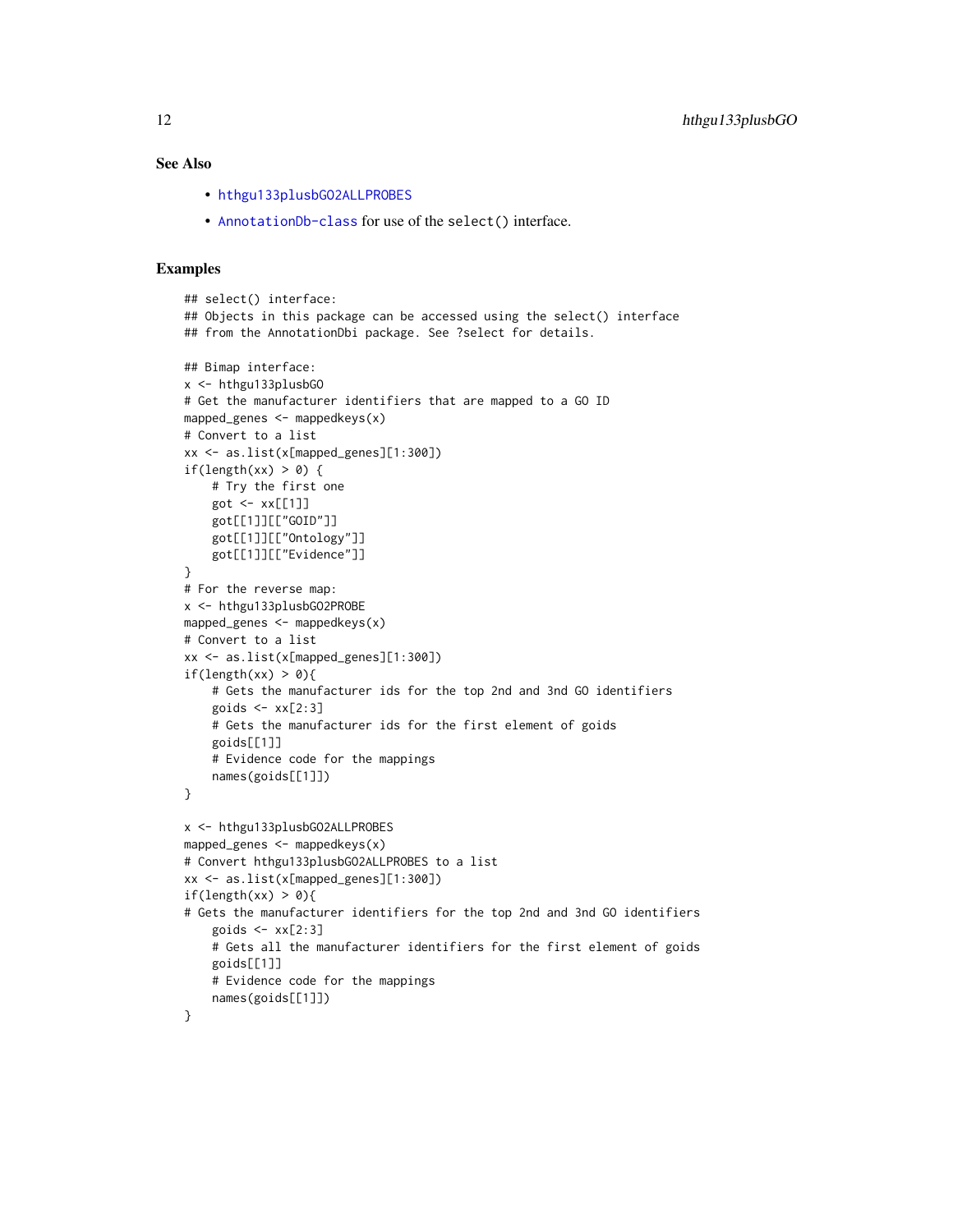<span id="page-12-0"></span>

## **Description**

hthgu133plusbMAP is an R object that provides mappings between manufacturer identifiers and cytoband locations.

## Details

Each manufacturer identifier is mapped to a vector of cytoband locations. The vector length may be one or longer, if there are multiple reported chromosomal locations for a given gene. An NA is reported for any manufacturer identifiers that cannot be mapped to a cytoband at this time.

Cytogenetic bands for most higher organisms are labeled p1, p2, p3, q1, q2, q3 (p and q are the p and q arms), etc., counting from the centromere out toward the telomeres. At higher resolutions, sub-bands can be seen within the bands. The sub-bands are also numbered from the centromere out toward the telomere. Thus, a label of 7q31.2 indicates that the band is on chromosome 7, q arm, band 3, sub-band 1, and sub-sub-band 2.

Mappings were based on data provided by: Entrez Gene ftp://ftp.ncbi.nlm.nih.gov/gene/DATA With a date stamp from the source of: 2021-Apr14

## **References**

<https://www.ncbi.nlm.nih.gov>

## See Also

• [AnnotationDb-class](#page-0-0) for use of the select() interface.

```
## select() interface:
## Objects in this package can be accessed using the select() interface
## from the AnnotationDbi package. See ?select for details.
## Bimap interface:
x <- hthgu133plusbMAP
# Get the probe identifiers that are mapped to any cytoband
mapped_probes <- mappedkeys(x)
# Convert to a list
xx <- as.list(x[mapped_probes][1:300])
if(length(xx) > 0) {
 # Get the MAP for the first five probes
 xx[1:5]
 # Get the first one
 xx[[1]]
}
```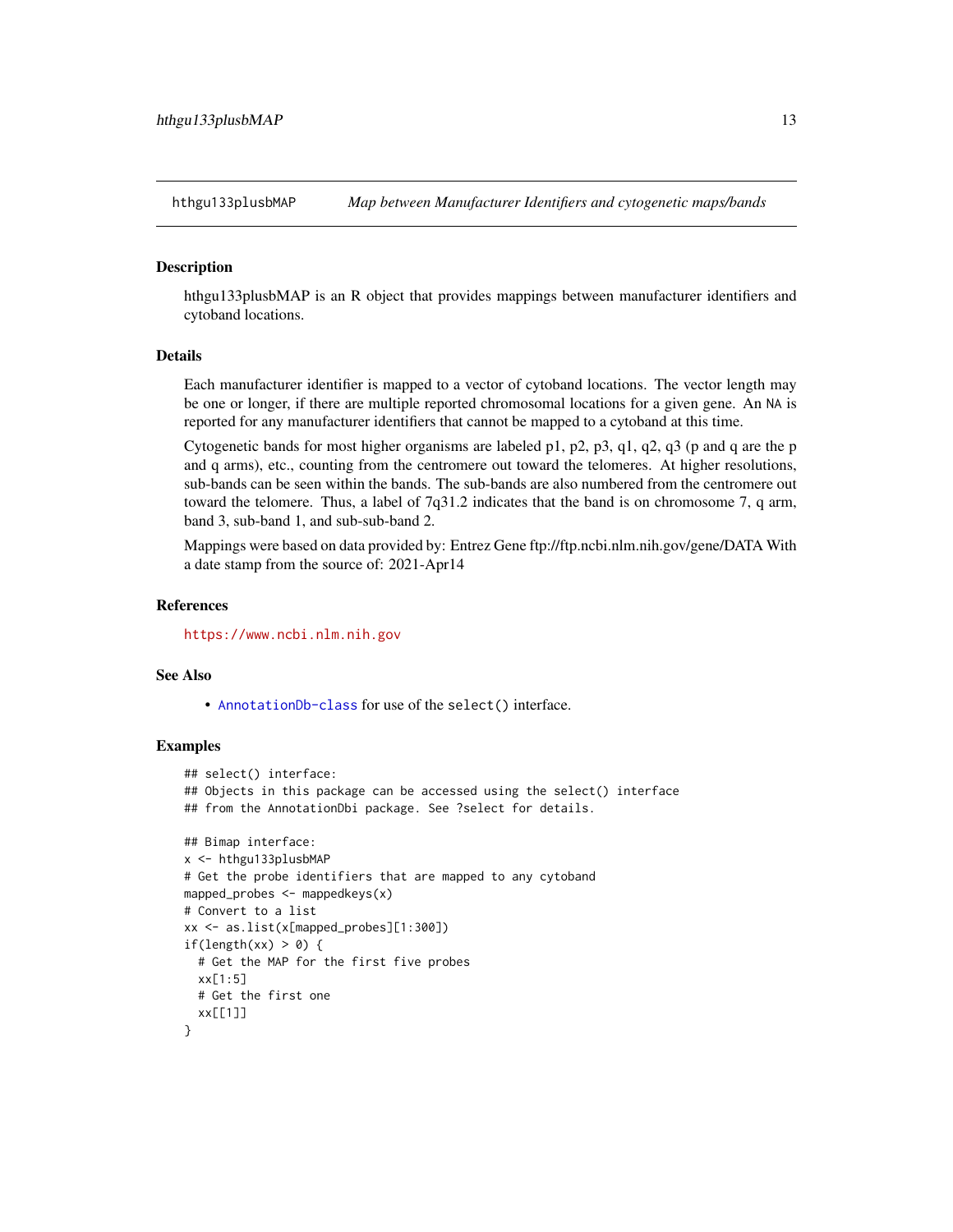#### <span id="page-13-0"></span>hthgu133plusbMAPCOUNTS

*Number of mapped keys for the maps in package hthgu133plusb.db*

## Description

DEPRECATED. Counts in the MAPCOUNT table are out of sync and should not be used.

hthgu133plusbMAPCOUNTS provides the "map count" (i.e. the count of mapped keys) for each map in package hthgu133plusb.db.

## Details

DEPRECATED. Counts in the MAPCOUNT table are out of sync and should not be used.

This "map count" information is precalculated and stored in the package annotation DB. This allows some quality control and is used by the [checkMAPCOUNTS](#page-0-0) function defined in AnnotationDbi to compare and validate different methods (like count.mappedkeys $(x)$  or sum(!is.na(as.list(x)))) for getting the "map count" of a given map.

hthgu133plusbOMIM *Map between Manufacturer Identifiers and Mendelian Inheritance in Man (MIM) identifiers*

## **Description**

hthgu133plusbOMIM is an R object that provides mappings between manufacturer identifiers and OMIM identifiers.

## Details

Each manufacturer identifier is mapped to a vector of OMIM identifiers. The vector length may be one or longer, depending on how many OMIM identifiers the manufacturer identifier maps to. An NA is reported for any manufacturer identifier that cannot be mapped to an OMIM identifier at this time.

OMIM is based upon the book Mendelian Inheritance in Man (V. A. McKusick) and focuses primarily on inherited or heritable genetic diseases. It contains textual information, pictures, and reference information that can be searched using various terms, among which the MIM number is one.

Mappings were based on data provided by: Entrez Gene ftp://ftp.ncbi.nlm.nih.gov/gene/DATA With a date stamp from the source of: 2021-Apr14

#### References

<https://www.ncbi.nlm.nih.gov/entrez/query.fcgi?db=gene> [https://www.ncbi.nlm.nih.](https://www.ncbi.nlm.nih.gov/entrez/query.fcgi?db=OMIM) [gov/entrez/query.fcgi?db=OMIM](https://www.ncbi.nlm.nih.gov/entrez/query.fcgi?db=OMIM)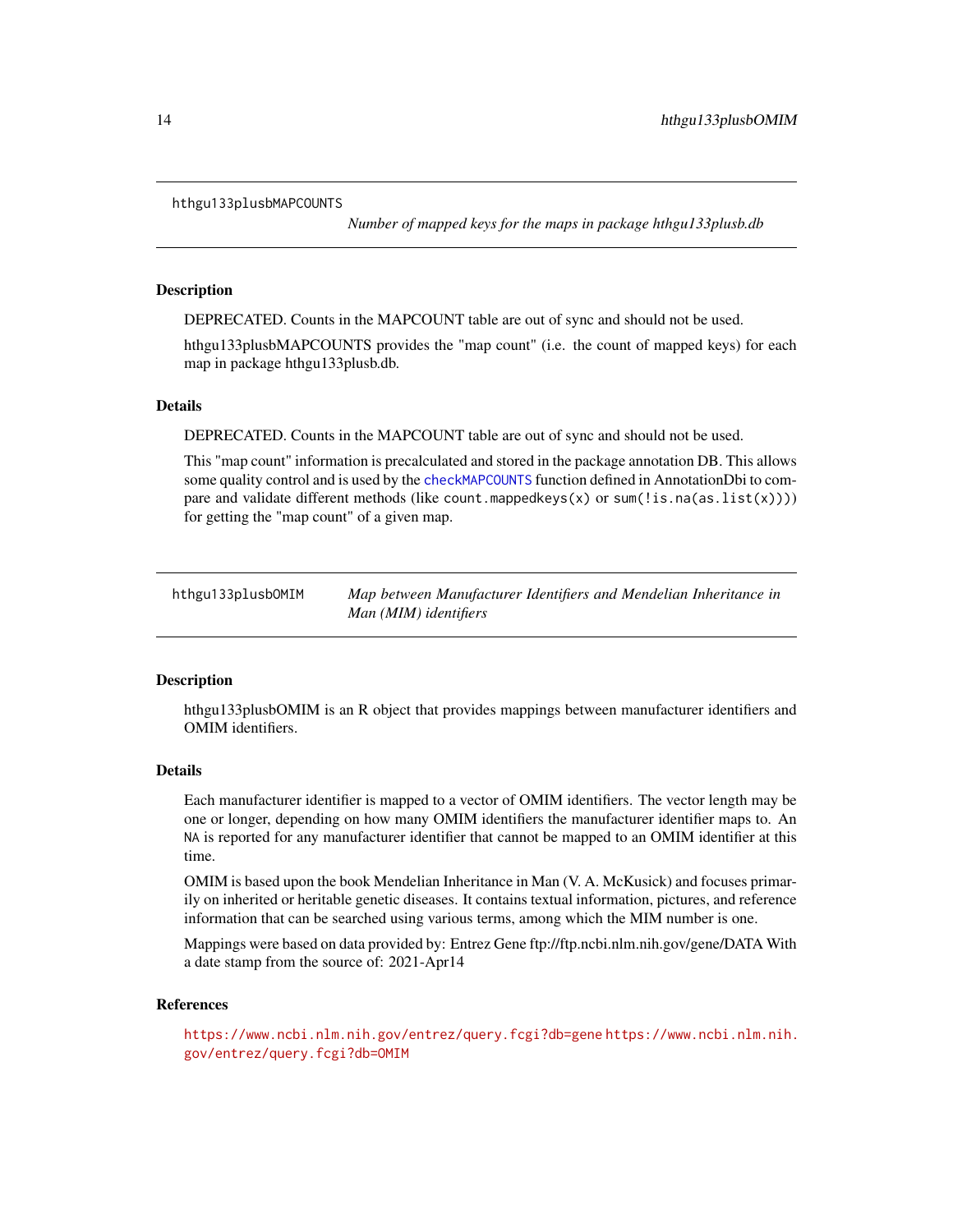# <span id="page-14-0"></span>See Also

• [AnnotationDb-class](#page-0-0) for use of the select() interface.

## Examples

```
## select() interface:
## Objects in this package can be accessed using the select() interface
## from the AnnotationDbi package. See ?select for details.
## Bimap interface:
x <- hthgu133plusbOMIM
# Get the probe identifiers that are mapped to a OMIM ID
mapped_probes <- mappedkeys(x)
# Convert to a list
xx <- as.list(x[mapped_probes][1:300])
if(length(xx) > 0) {
 # Get the OMIM for the first five probes
 xx[1:5]
 # Get the first one
 xx[[1]]
}
```
hthgu133plusbORGANISM *The Organism information for hthgu133plusb*

#### **Description**

hthgu133plusbORGANISM is an R object that contains a single item: a character string that names the organism for which hthgu133plusb was built. hthgu133plusbORGPKG is an R object that contains a chararcter vector with the name of the organism package that a chip package depends on for its gene-centric annotation.

## Details

Although the package name is suggestive of the organism for which it was built, hthgu133plusbORGANISM provides a simple way to programmatically extract the organism name. hthgu133plusbORGPKG provides a simple way to programmatically extract the name of the parent organism package. The parent organism package is a strict dependency for chip packages as this is where the gene cetric information is ultimately extracted from. The full package name will always be this string plus the extension ".db". But most programatic acces will not require this extension, so its more convenient to leave it out.

## See Also

• [AnnotationDb-class](#page-0-0) for use of the select() interface.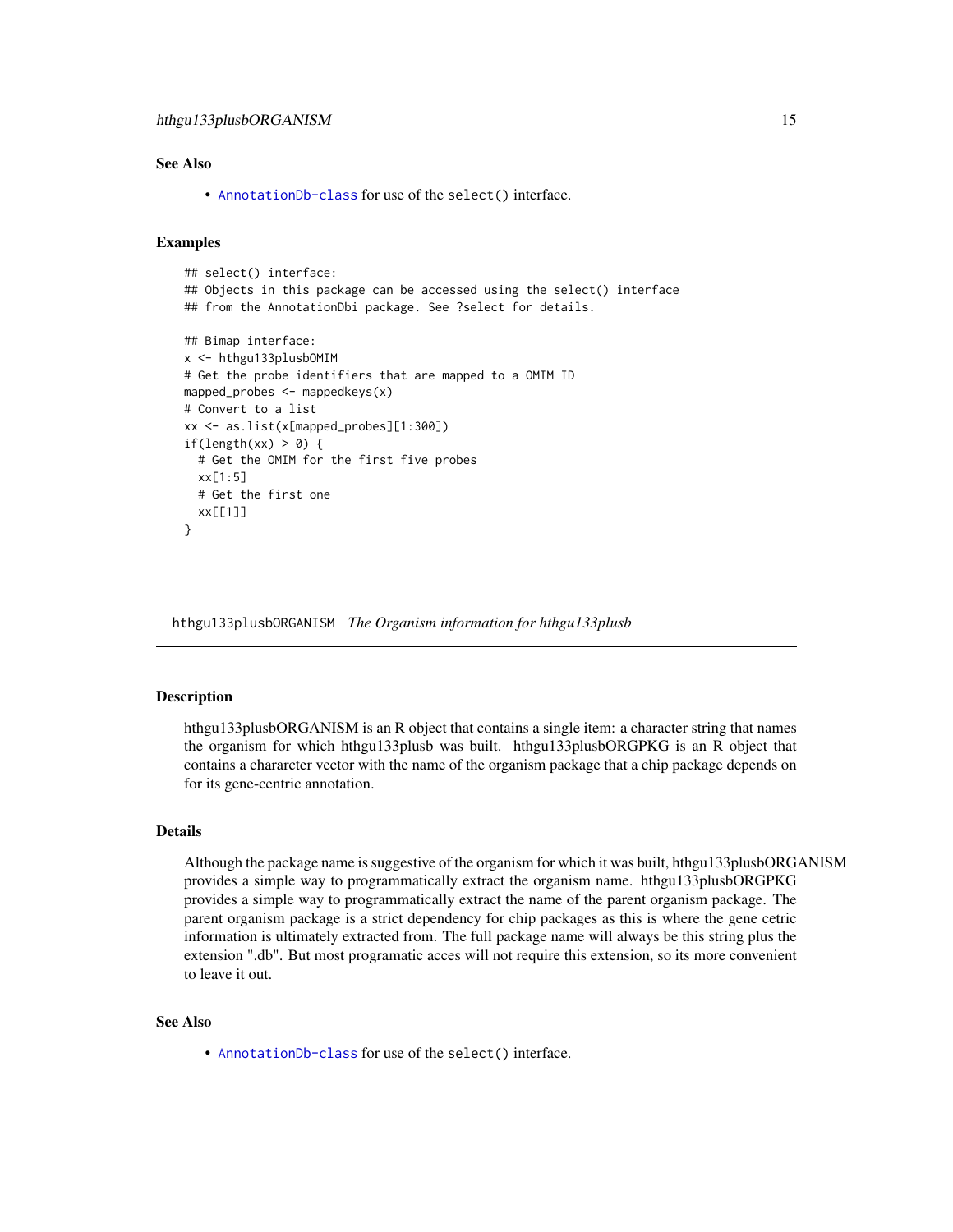## Examples

```
## select() interface:
## Objects in this package can be accessed using the select() interface
## from the AnnotationDbi package. See ?select for details.
## Bimap interface:
hthgu133plusbORGANISM
hthgu133plusbORGPKG
```
hthgu133plusbPATH *Mappings between probe identifiers and KEGG pathway identifiers*

## Description

KEGG (Kyoto Encyclopedia of Genes and Genomes) maintains pathway data for various organisms.

hthgu133plusbPATH maps probe identifiers to the identifiers used by KEGG for pathways in which the genes represented by the probe identifiers are involved

hthgu133plusbPATH2PROBE is an R object that provides mappings between KEGG identifiers and manufacturer identifiers.

## Details

Each KEGG pathway has a name and identifier. Pathway name for a given pathway identifier can be obtained using the KEGG data package that can either be built using AnnBuilder or downloaded from Bioconductor <http://www.bioconductor.org>.

Graphic presentations of pathways are searchable at url http://www.genome.ad.jp/kegg/pathway.html by using pathway identifiers as keys.

Mappings were based on data provided by: KEGG GENOME ftp://ftp.genome.jp/pub/kegg/genomes With a date stamp from the source of: 2011-Mar15

#### References

<http://www.genome.ad.jp/kegg/>

## See Also

• [AnnotationDb-class](#page-0-0) for use of the select() interface.

```
## select() interface:
## Objects in this package can be accessed using the select() interface
## from the AnnotationDbi package. See ?select for details.
## Bimap interface:
x <- hthgu133plusbPATH
```
<span id="page-15-0"></span>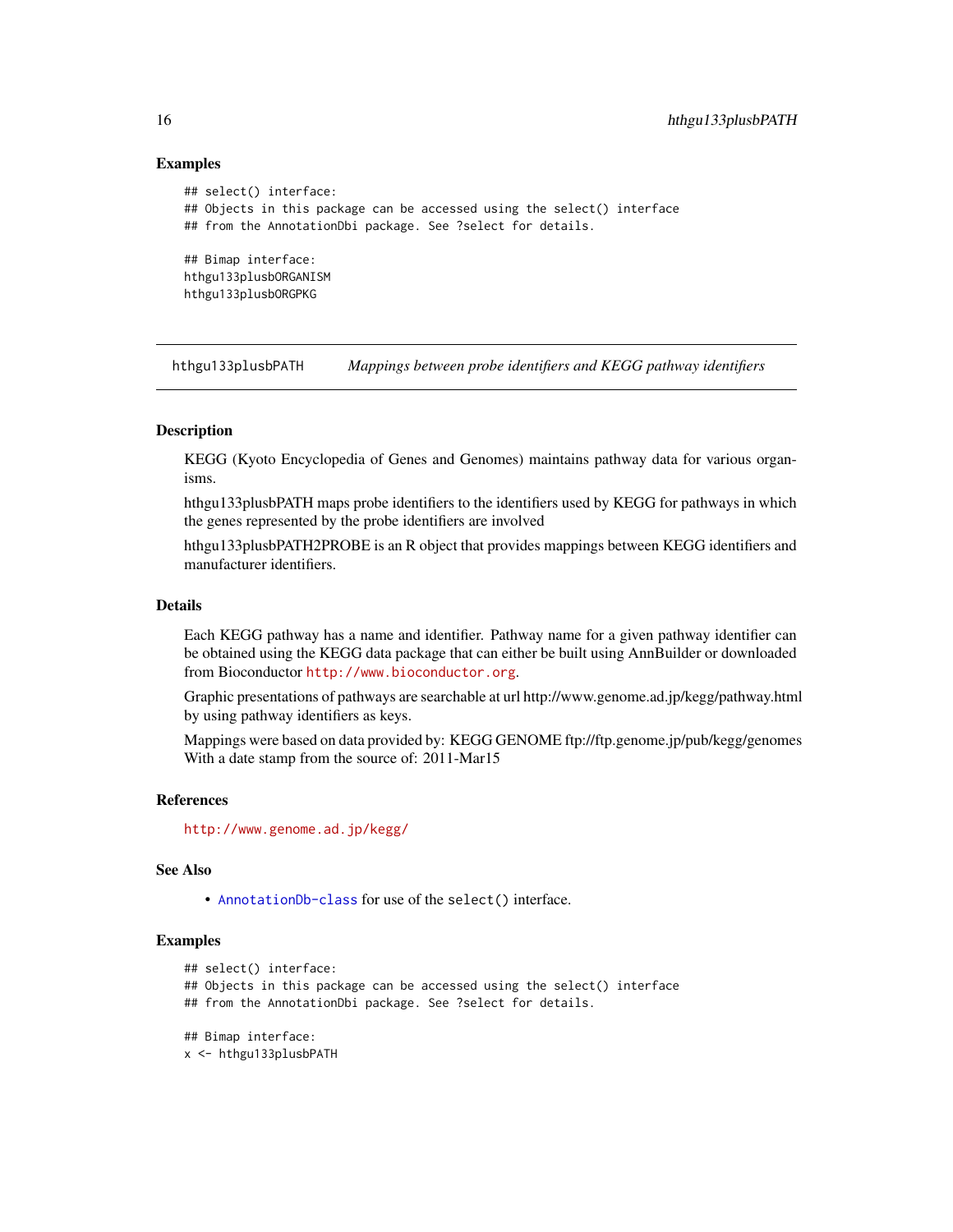```
# Get the probe identifiers that are mapped to a KEGG pathway ID
mapped_probes <- mappedkeys(x)
# Convert to a list
xx <- as.list(x[mapped_probes][1:300])
if(length(xx) > 0) {
 # Get the PATH for the first five probes
 xx[1:5]
 # Get the first one
 xx[[1]]
}
x <- hthgu133plusbPATH
mapped_probes <- mappedkeys(x)
# Now convert the hthgu133plusbPATH2PROBE object to a list
xx <- as.list(x[mapped_probes][1:300])
if(length(xx) > 0){
    # Get the probe identifiers for the first two pathway identifiers
   xx[1:2]
    # Get the first one
   xx[[1]]
}
```
hthgu133plusbPFAM *Maps between Manufacturer Identifiers and PFAM Identifiers*

## Description

hthgu133plusbPFAM is an R object that provides mappings between manufacturer identifiers and PFAM identifiers.

## Details

The bimap interface for PFAM is defunct. Please use select() interface to PFAM identifiers. See ?AnnotationDbi::select for details.

hthgu133plusbPMID *Maps between Manufacturer Identifiers and PubMed Identifiers*

#### Description

hthgu133plusbPMID is an R object that provides mappings between manufacturer identifiers and PubMed identifiers. hthgu133plusbPMID2PROBE is an R object that provides mappings between PubMed identifiers and manufacturer identifiers.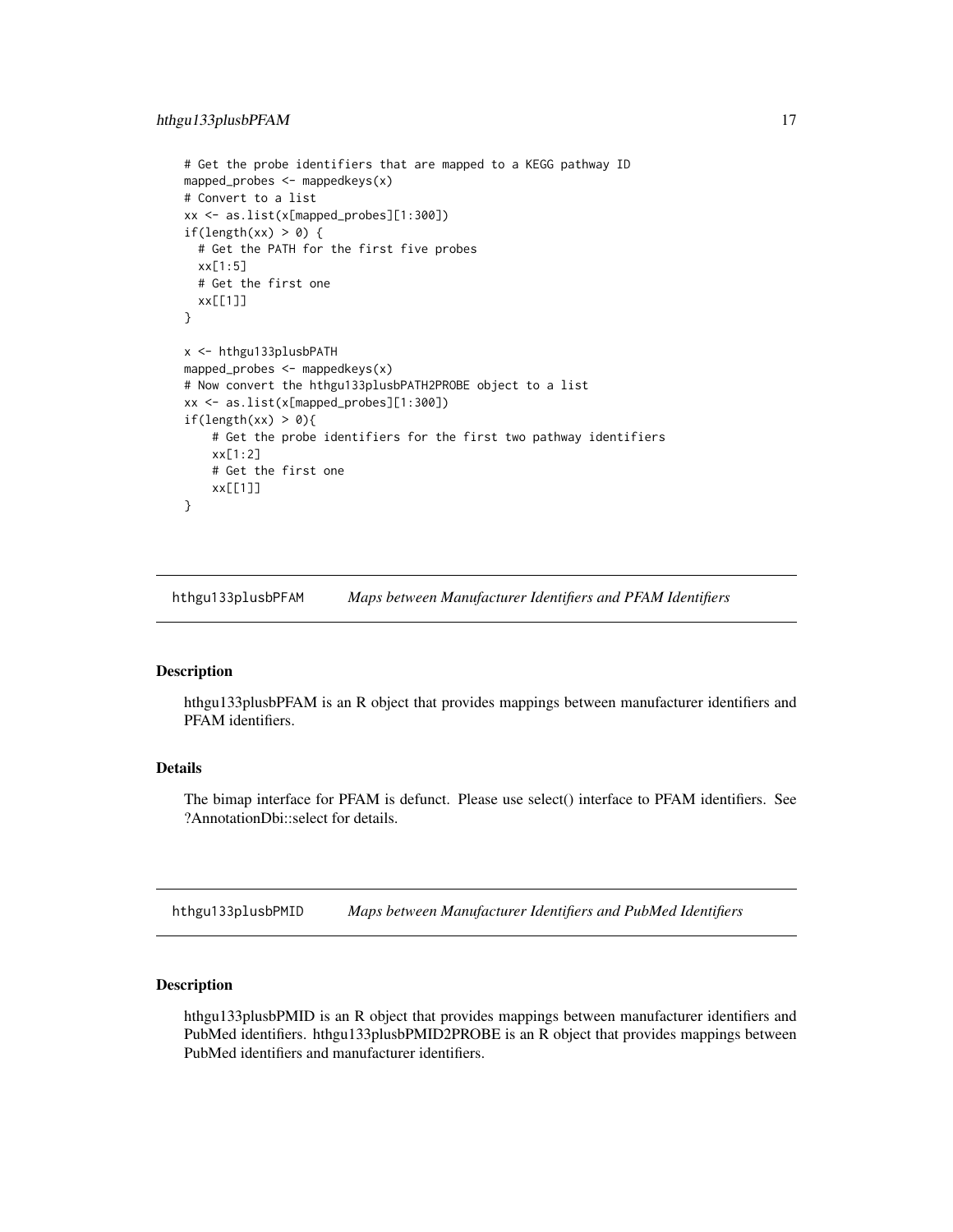#### Details

When hthgu133plusbPMID is viewed as a list each manufacturer identifier is mapped to a named vector of PubMed identifiers. The name associated with each vector corresponds to the manufacturer identifier. The length of the vector may be one or greater, depending on how many PubMed identifiers a given manufacturer identifier is mapped to. An NA is reported for any manufacturer identifier that cannot be mapped to a PubMed identifier.

When hthgu133plusbPMID2PROBE is viewed as a list each PubMed identifier is mapped to a named vector of manufacturer identifiers. The name represents the PubMed identifier and the vector contains all manufacturer identifiers that are represented by that PubMed identifier. The length of the vector may be one or longer, depending on how many manufacturer identifiers are mapped to a given PubMed identifier.

Titles, abstracts, and possibly full texts of articles can be obtained from PubMed by providing a valid PubMed identifier. The pubmed function of annotate can also be used for the same purpose.

Mappings were based on data provided by: Entrez Gene ftp://ftp.ncbi.nlm.nih.gov/gene/DATA With a date stamp from the source of: 2021-Apr14

#### References

<https://www.ncbi.nlm.nih.gov/entrez/query.fcgi?db=PubMed>

# See Also

• [AnnotationDb-class](#page-0-0) for use of the select() interface.

```
## select() interface:
## Objects in this package can be accessed using the select() interface
## from the AnnotationDbi package. See ?select for details.
## Bimap interface:
x <- hthgu133plusbPMID
# Get the probe identifiers that are mapped to any PubMed ID
mapped_probes \leq mappedkeys(x)
# Convert to a list
xx <- as.list(x[mapped_probes][1:300])
if(length(xx) > 0)# Get the PubMed identifiers for the first two probe identifiers
    xx[1:2]
    # Get the first one
    xx[[1]]
    if(interactive() && !is.null(xx[[1]]) && !is.na(xx[[1]])
       && require(annotate)){
        # Get article information as XML files
        xmls < -pubmed(xx[[1]], disp = "data")# View article information using a browser
        pubmed(xx[[1]], disp = "browser")
    }
}
```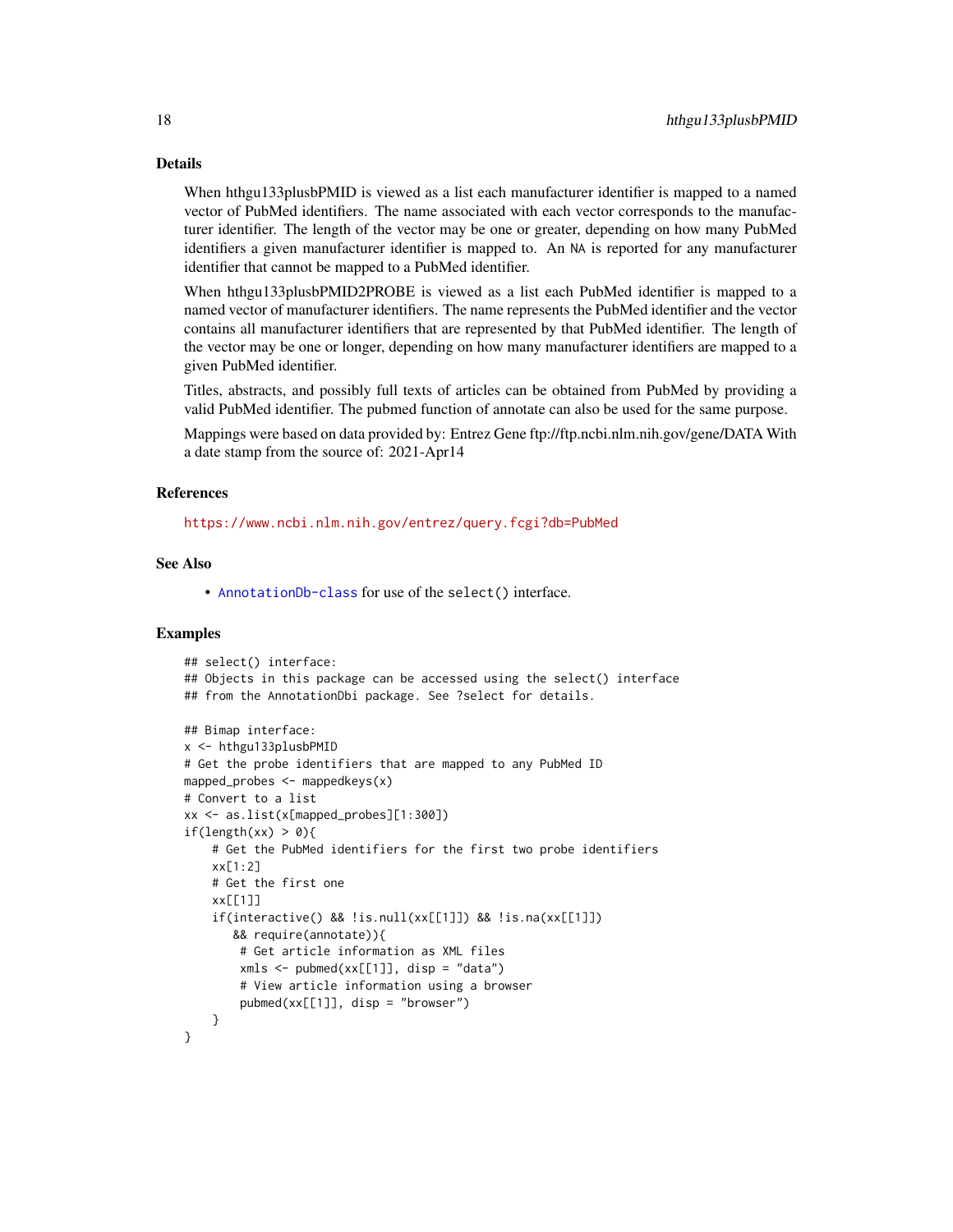```
x <- hthgu133plusbPMID2PROBE
mapped_probes <- mappedkeys(x)
# Now convert the reverse map object hthgu133plusbPMID2PROBE to a list
xx <- as.list(x[mapped_probes][1:300])
if(length(xx) > 0){
    # Get the probe identifiers for the first two PubMed identifiers
    xx[1:2]
    # Get the first one
   xx[[1]]
    if(interactive() && require(annotate)){
       # Get article information as XML files for a PubMed id
       xmls <- pubmed(names(xx)[1], disp = "data")
       # View article information using a browser
       pubmed(names(xx)[1], disp = "browser")
   }
}
```
hthgu133plusbPROSITE *Maps between Manufacturer Identifiers and PROSITE Identifiers*

## **Description**

hthgu133plusbPROSITE is an R object that provides mappings between manufacturer identifiers and PROSITE identifiers.

#### Details

The bimap interface for PROSITE is defunct. Please use select() interface to PROSITE identifiers. See ?AnnotationDbi::select for details.

hthgu133plusbREFSEQ *Map between Manufacturer Identifiers and RefSeq Identifiers*

#### Description

hthgu133plusbREFSEQ is an R object that provides mappings between manufacturer identifiers and RefSeq identifiers.

#### Details

Each manufacturer identifier is mapped to a named vector of RefSeq identifiers. The name represents the manufacturer identifier and the vector contains all RefSeq identifiers that can be mapped to that manufacturer identifier. The length of the vector may be one or greater, depending on how many RefSeq identifiers a given manufacturer identifier can be mapped to. An NA is reported for any manufacturer identifier that cannot be mapped to a RefSeq identifier at this time.

RefSeq identifiers differ in format according to the type of record the identifiers are for as shown below: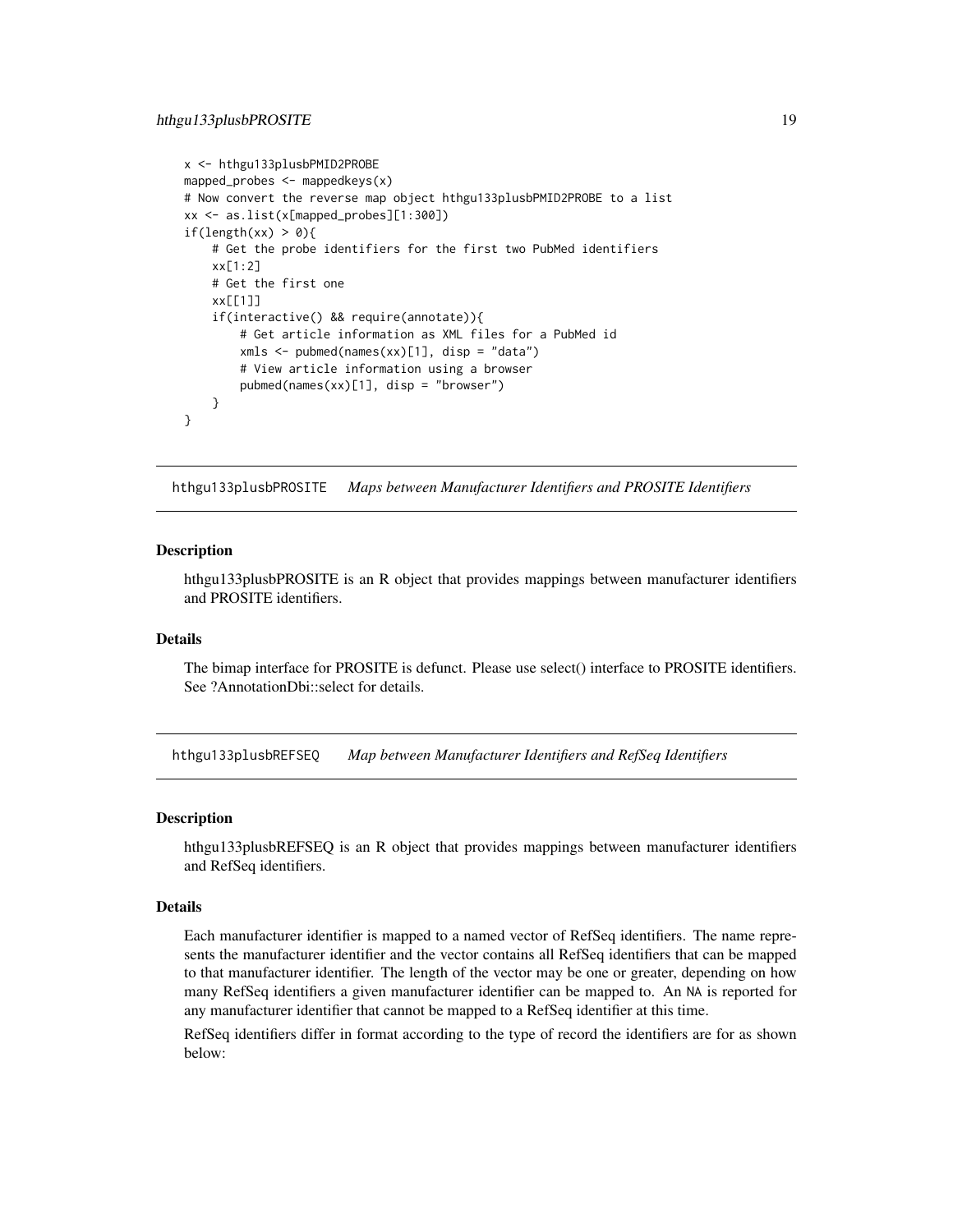NG\\_XXXXX: RefSeq accessions for genomic region (nucleotide) records

NM\\_XXXXX: RefSeq accessions for mRNA records

NC\\_XXXXX: RefSeq accessions for chromosome records

NP\\_XXXXX: RefSeq accessions for protein records

XR\\_XXXXX: RefSeq accessions for model RNAs that are not associated with protein products

XM\\_XXXXX: RefSeq accessions for model mRNA records

XP\\_XXXXX: RefSeq accessions for model protein records

Where XXXXX is a sequence of integers.

NCBI <https://www.ncbi.nlm.nih.gov/RefSeq/> allows users to query the RefSeq database using RefSeq identifiers.

Mappings were based on data provided by: Entrez Gene ftp://ftp.ncbi.nlm.nih.gov/gene/DATA With a date stamp from the source of: 2021-Apr14

## References

<https://www.ncbi.nlm.nih.gov> <https://www.ncbi.nlm.nih.gov/RefSeq/>

## See Also

• [AnnotationDb-class](#page-0-0) for use of the select() interface.

```
## select() interface:
## Objects in this package can be accessed using the select() interface
## from the AnnotationDbi package. See ?select for details.
## Bimap interface:
x <- hthgu133plusbREFSEQ
# Get the probe identifiers that are mapped to any RefSeq ID
mapped_probes \leq mappedkeys(x)
# Convert to a list
xx <- as.list(x[mapped_probes][1:300])
if(length(xx) > 0) {
  # Get the REFSEQ for the first five probes
  xx[1:5]
  # Get the first one
  xx[[1]]
}
```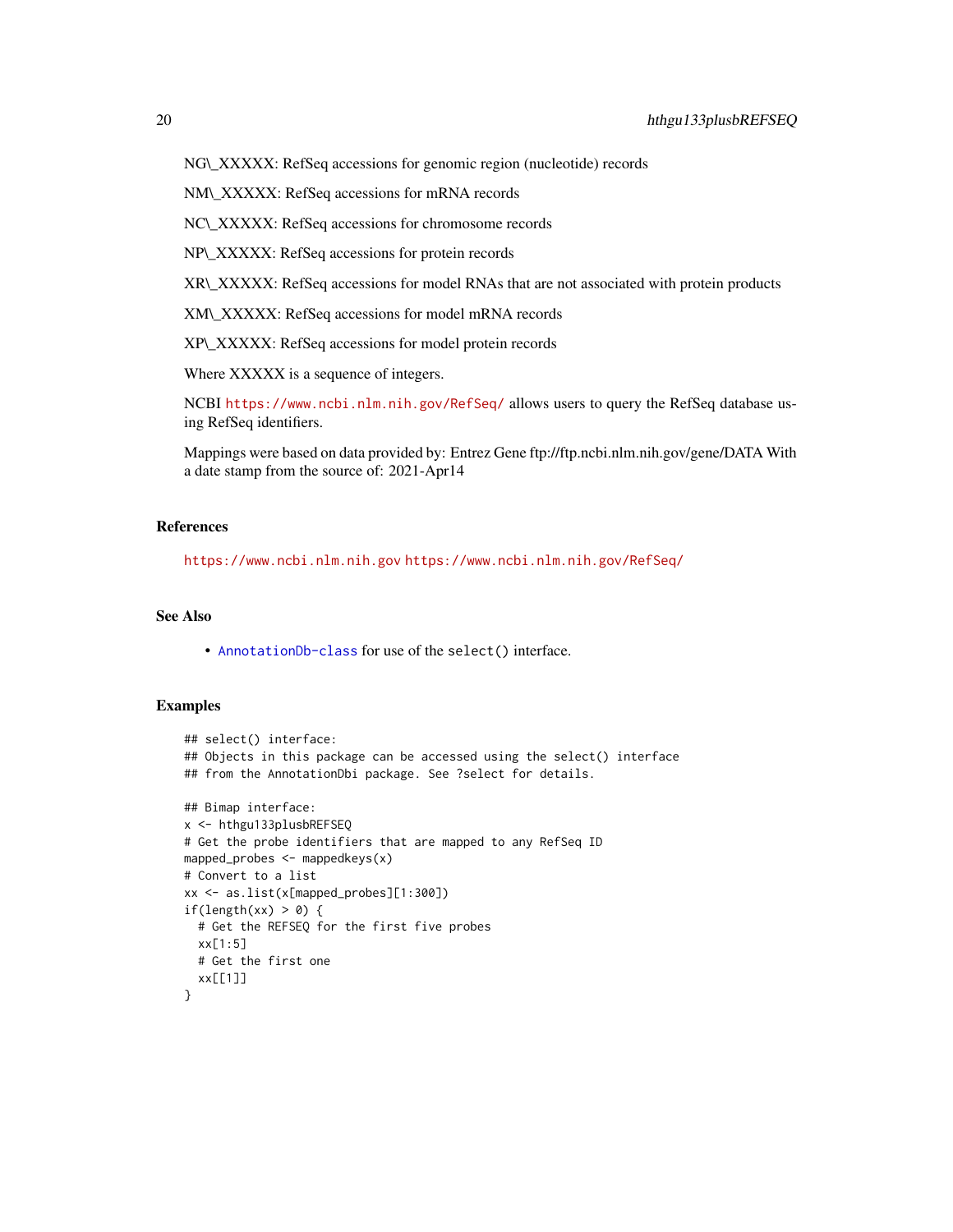<span id="page-20-0"></span>hthgu133plusbSYMBOL *Map between Manufacturer Identifiers and Gene Symbols*

#### Description

hthgu133plusbSYMBOL is an R object that provides mappings between manufacturer identifiers and gene abbreviations.

#### Details

Each manufacturer identifier is mapped to an abbreviation for the corresponding gene. An NA is reported if there is no known abbreviation for a given gene.

Symbols typically consist of 3 letters that define either a single gene (ABC) or multiple genes (ABC1, ABC2, ABC3). Gene symbols can be used as key words to query public databases such as Entrez Gene.

Mappings were based on data provided by: Entrez Gene ftp://ftp.ncbi.nlm.nih.gov/gene/DATA With a date stamp from the source of: 2021-Apr14

#### References

<https://www.ncbi.nlm.nih.gov/entrez/query.fcgi?db=gene>

## See Also

• [AnnotationDb-class](#page-0-0) for use of the select() interface.

```
## select() interface:
## Objects in this package can be accessed using the select() interface
## from the AnnotationDbi package. See ?select for details.
## Bimap interface:
x <- hthgu133plusbSYMBOL
# Get the probe identifiers that are mapped to a gene symbol
mapped_probes <- mappedkeys(x)
# Convert to a list
xx <- as.list(x[mapped_probes][1:300])
if(length(xx) > 0) {
  # Get the SYMBOL for the first five probes
  xx[1:5]
  # Get the first one
  xx[[1]]
}
```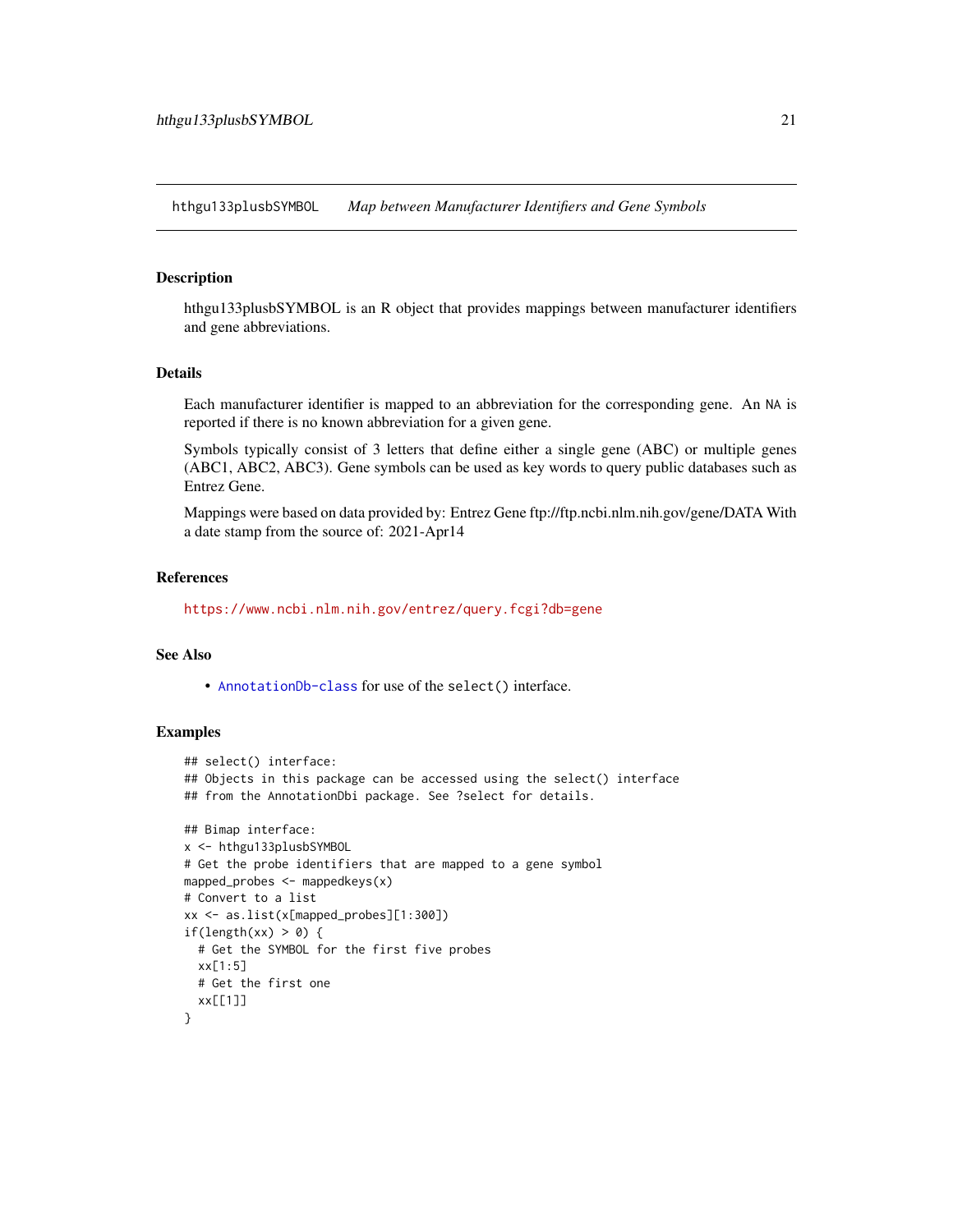<span id="page-21-0"></span>hthgu133plusbUNIPROT *Map Uniprot accession numbers with Entrez Gene identifiers*

## **Description**

hthgu133plusbUNIPROT is an R object that contains mappings between the manufacturer identifiers and Uniprot accession numbers.

#### Details

This object is a simple mapping of manufacturer identifiers to Uniprot Accessions.

Mappings were based on data provided by NCBI (link above) with an exception for fly, which required retrieving the data from ensembl <http://www.ensembl.org/biomart/martview/>

# See Also

• [AnnotationDb-class](#page-0-0) for use of the select() interface.

## Examples

```
## select() interface:
## Objects in this package can be accessed using the select() interface
## from the AnnotationDbi package. See ?select for details.
## Bimap interface:
x <- hthgu133plusbUNIPROT
# Get the entrez gene IDs that are mapped to an Uniprot ID
mapped_genes <- mappedkeys(x)
# Convert to a list
xx <- as.list(x[mapped_genes][1:300])
if(length(xx) > 0) {
  # Get the Uniprot IDs for the first five genes
  xx[1:5]
  # Get the first one
  xx[[1]]
}
```
hthgu133plusb\_dbconn *Collect information about the package annotation DB*

#### Description

Some convenience functions for getting a connection object to (or collecting information about) the package annotation DB.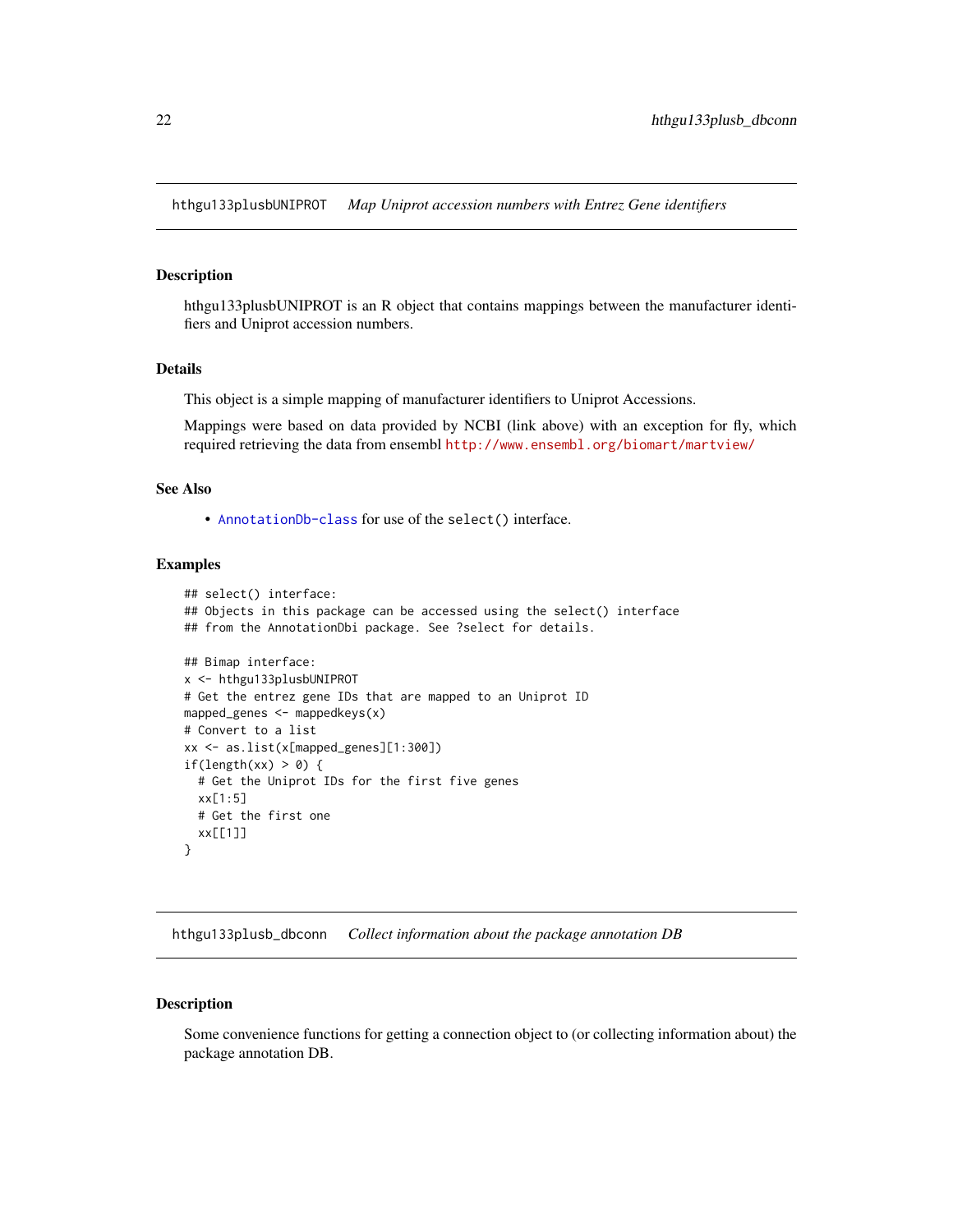# <span id="page-22-0"></span>Usage

```
hthgu133plusb_dbconn()
hthgu133plusb_dbfile()
hthgu133plusb_dbschema(file="", show.indices=FALSE)
hthgu133plusb_dbInfo()
```
# Arguments

| file         | A connection, or a character string naming the file to print to (see the file<br>argument of the cat function for the details). |
|--------------|---------------------------------------------------------------------------------------------------------------------------------|
| show.indices | The CREATE INDEX statements are not shown by default. Use show, indices=TRUE<br>to get them.                                    |

## Details

hthgu133plusb\_dbconn returns a connection object to the package annotation DB. IMPORTANT: Don't call [dbDisconnect](#page-0-0) on the connection object returned by hthgu133plusb\_dbconn or you will break all the [AnnDbObj](#page-0-0) objects defined in this package!

hthgu133plusb\_dbfile returns the path (character string) to the package annotation DB (this is an SQLite file).

hthgu133plusb\_dbschema prints the schema definition of the package annotation DB.

hthgu133plusb\_dbInfo prints other information about the package annotation DB.

## Value

hthgu133plusb\_dbconn: a DBIConnection object representing an open connection to the package annotation DB.

hthgu133plusb\_dbfile: a character string with the path to the package annotation DB.

hthgu133plusb\_dbschema: none (invisible NULL).

hthgu133plusb\_dbInfo: none (invisible NULL).

# See Also

[dbGetQuery](#page-0-0), [dbConnect](#page-0-0), [dbconn](#page-0-0), [dbfile](#page-0-0), [dbschema](#page-0-0), [dbInfo](#page-0-0)

# Examples

```
library(DBI)
## Count the number of rows in the "probes" table:
dbGetQuery(hthgu133plusb_dbconn(), "SELECT COUNT(*) FROM probes")
```
hthgu133plusb\_dbschema()

hthgu133plusb\_dbInfo()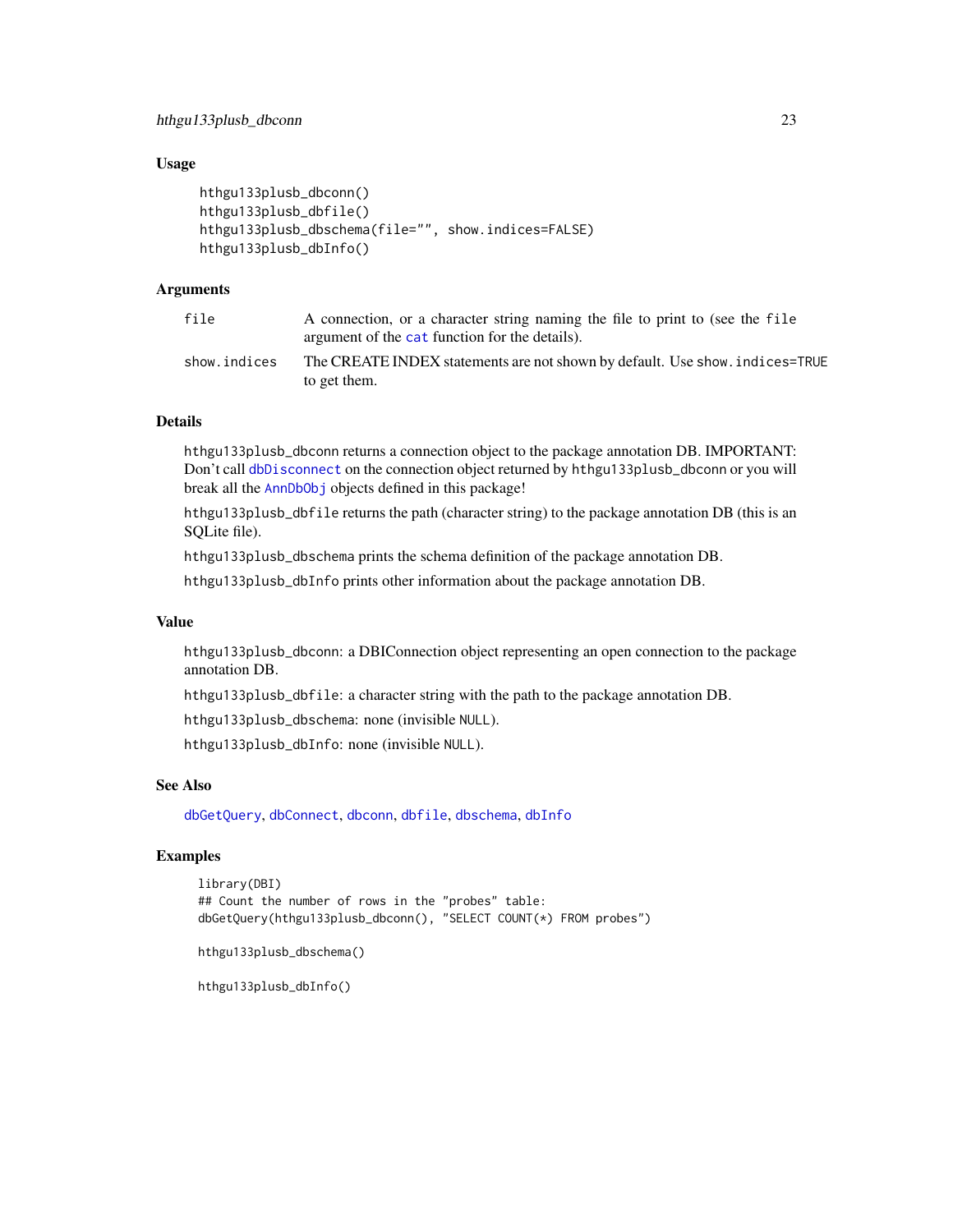# **Index**

∗ datasets hthgu133plusb.db, [3](#page-2-0) hthgu133plusb\_dbconn, [22](#page-21-0) hthgu133plusbACCNUM, [1](#page-0-1) hthgu133plusbALIAS2PROBE, [2](#page-1-0) hthgu133plusbCHR, [3](#page-2-0) hthgu133plusbCHRLENGTHS, [4](#page-3-0) hthgu133plusbCHRLOC, [5](#page-4-0) hthgu133plusbENSEMBL, [6](#page-5-0) hthgu133plusbENTREZID, [7](#page-6-0) hthgu133plusbENZYME, [8](#page-7-0) hthgu133plusbGENENAME, [9](#page-8-0) hthgu133plusbGO, [10](#page-9-1) hthgu133plusbMAP, [13](#page-12-0) hthgu133plusbMAPCOUNTS, [14](#page-13-0) hthgu133plusbOMIM, [14](#page-13-0) hthgu133plusbORGANISM, [15](#page-14-0) hthgu133plusbPATH, [16](#page-15-0) hthgu133plusbPFAM, [17](#page-16-0) hthgu133plusbPMID, [17](#page-16-0) hthgu133plusbPROSITE, [19](#page-18-0) hthgu133plusbREFSEQ, [19](#page-18-0) hthgu133plusbSYMBOL, [21](#page-20-0) hthgu133plusbUNIPROT, [22](#page-21-0) ∗ utilities hthgu133plusb\_dbconn, [22](#page-21-0) AnnDbObj, *[23](#page-22-0)* cat, *[23](#page-22-0)* checkMAPCOUNTS, *[14](#page-13-0)* dbconn, *[23](#page-22-0)* dbConnect, *[23](#page-22-0)* dbDisconnect, *[23](#page-22-0)* dbfile, *[23](#page-22-0)* dbGetQuery, *[23](#page-22-0)* dbInfo, *[23](#page-22-0)*

hthgu133plusb *(*hthgu133plusb.db*)*, [3](#page-2-0)

dbschema, *[23](#page-22-0)*

hthgu133plusb.db, [3](#page-2-0) hthgu133plusb\_dbconn, [22](#page-21-0) hthgu133plusb\_dbfile *(*hthgu133plusb\_dbconn*)*, [22](#page-21-0) hthgu133plusb\_dbInfo *(*hthgu133plusb\_dbconn*)*, [22](#page-21-0) hthgu133plusb\_dbschema *(*hthgu133plusb\_dbconn*)*, [22](#page-21-0) hthgu133plusbACCNUM, [1](#page-0-1) hthgu133plusbALIAS2PROBE, [2](#page-1-0) hthgu133plusbCHR, [3](#page-2-0) hthgu133plusbCHRLENGTHS, [4](#page-3-0) hthgu133plusbCHRLOC, [5](#page-4-0) hthgu133plusbCHRLOCEND *(*hthgu133plusbCHRLOC*)*, [5](#page-4-0) hthgu133plusbENSEMBL, [6](#page-5-0) hthgu133plusbENSEMBL2PROBE *(*hthgu133plusbENSEMBL*)*, [6](#page-5-0) hthgu133plusbENTREZID, [7](#page-6-0) hthgu133plusbENZYME, [8](#page-7-0) hthgu133plusbENZYME2PROBE *(*hthgu133plusbENZYME*)*, [8](#page-7-0) hthgu133plusbGENENAME, [9](#page-8-0) hthgu133plusbGO, [10](#page-9-1) hthgu133plusbGO2ALLPROBES, *[12](#page-11-0)* hthgu133plusbGO2ALLPROBES *(*hthgu133plusbGO*)*, [10](#page-9-1) hthgu133plusbGO2PROBE *(*hthgu133plusbGO*)*, [10](#page-9-1) hthgu133plusbLOCUSID *(*hthgu133plusbENTREZID*)*, [7](#page-6-0) hthgu133plusbMAP, [13](#page-12-0) hthgu133plusbMAPCOUNTS, [14](#page-13-0) hthgu133plusbOMIM, [14](#page-13-0) hthgu133plusbORGANISM, [15](#page-14-0) hthgu133plusbORGPKG *(*hthgu133plusbORGANISM*)*, [15](#page-14-0) hthgu133plusbPATH, [16](#page-15-0) hthgu133plusbPATH2PROBE